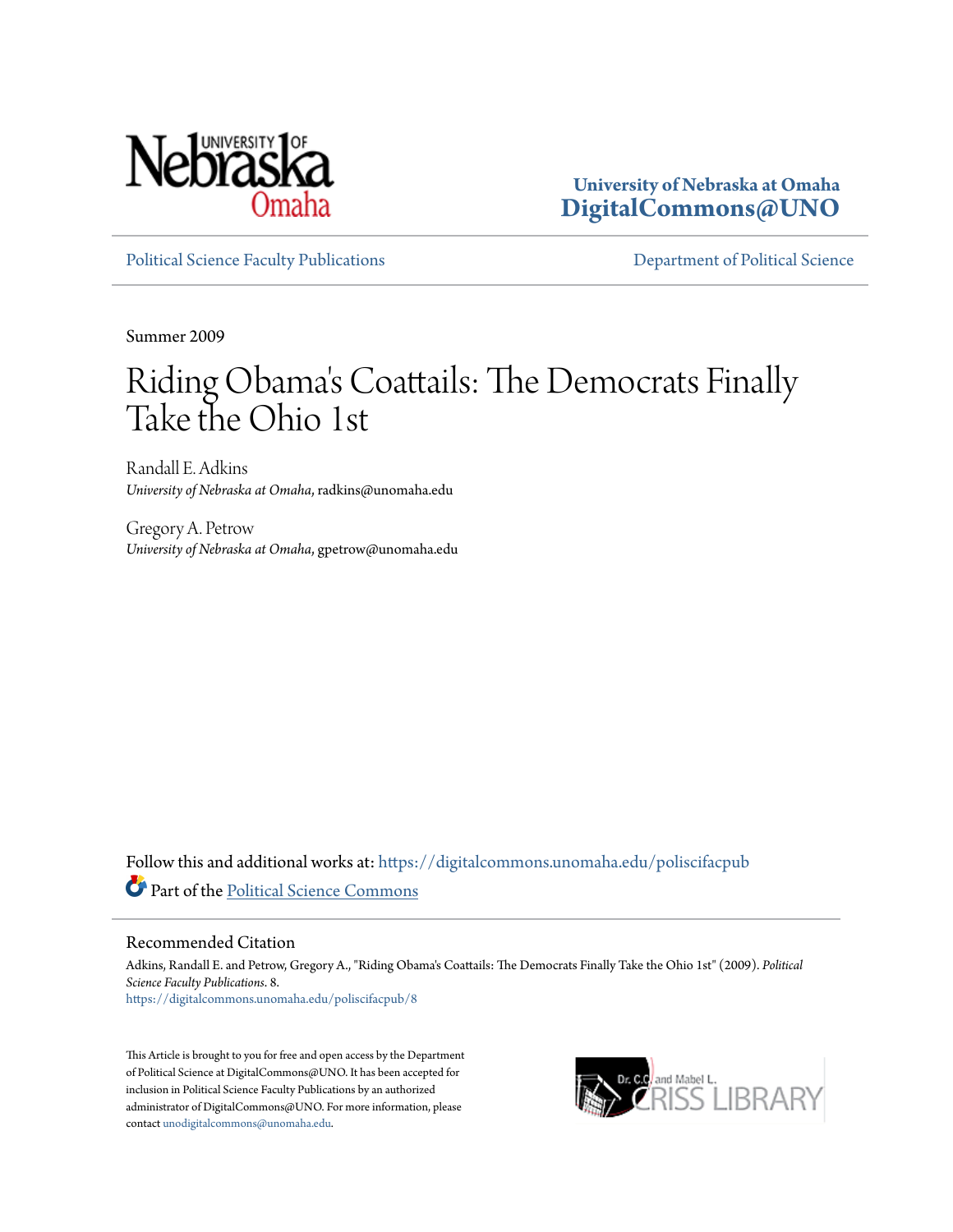*Riding Obamaís Coattails: The Democrats Finally Take the Ohio 1st* 

### Randall E. Adkins and Gregory A. Petrow

 In 2006 the Democratic Party swept both houses of Congress. It was a tidal wave. For the first time since 1994, both branches of the legislature were under Democratic Party control. While many of his Republican colleagues lost in 2006, Steve Chabot survived by narrowly defeating Cincinnati City Council member John Cranley by roughly 9,000 votes. The political environment favored the Democrats again in 2008, and this year the Democrats believed that Steve Driehaus, the Minority Whip in the Ohio state legislature, was the person to unseat Chabot.

# **The First District**

 The 1st congressional district of Ohio includes most of Hamilton County and the southwest corner of Butler County (Figure 1). These counties are in the corner of Ohio and border Indiana on the west, with Hamilton County bordering Kentucky to the south. More than three-fourths of the residents of the city of Cincinnati (primarily those who traditionally vote Democratic) live in the 1st District; it also includes with the majority of the middle-class suburbs such as Forest Park, White Oak, and Norwood. The more affluent suburbs in the eastern part of the city are part of the neighboring 2nd District.

 A highly diversified economy bolsters the Cincinnati metropolitan area against downturns in the economy. A majority of those employed in the 1st District, 60.5 percent, work in white collar jobs. Cincinnati is a national leader in consumer market research, consumer product development, and manufacturing. A number of different corporate entities are headquartered in the city, including Proctor and Gamble, the retail giant Federated Department Stores, and the Kroger supermarket chain. Manufacturing is also important to the district. Blue collar jobs make up 23.2 percent of employment,

 $\mathcal{L}_\text{max}$  , where  $\mathcal{L}_\text{max}$ 

The authors wish to acknowledge the assistance of Holida Samieva and Margarite Sullivan.

RANDALL E. ADKINS is an associate professor and Chair of the Graduate Program in the Department of Political Science at the University of Nebraska at Omaha. GREGORY A. PETROW is an assistant professor of political science at the University of Nebraska at Omaha.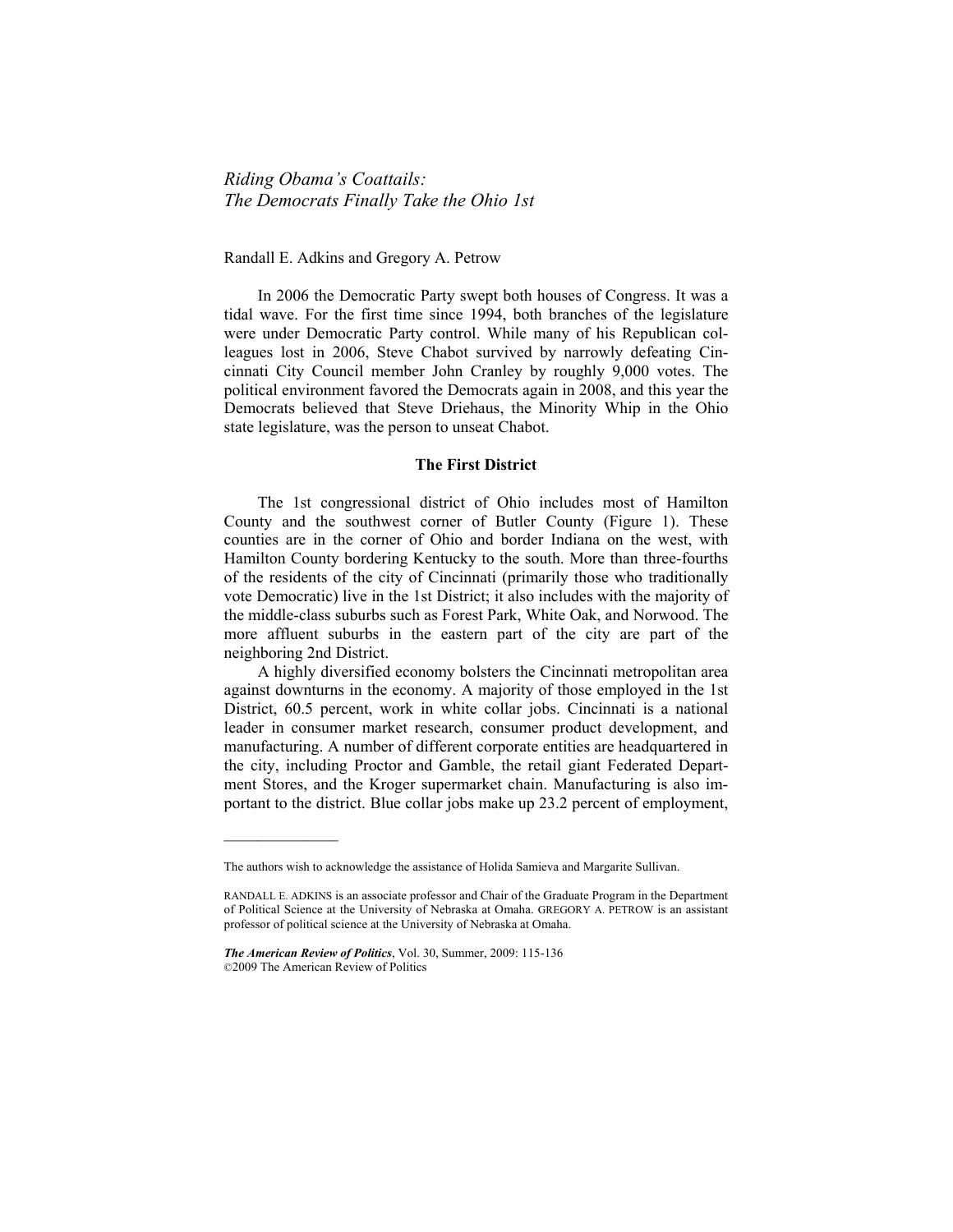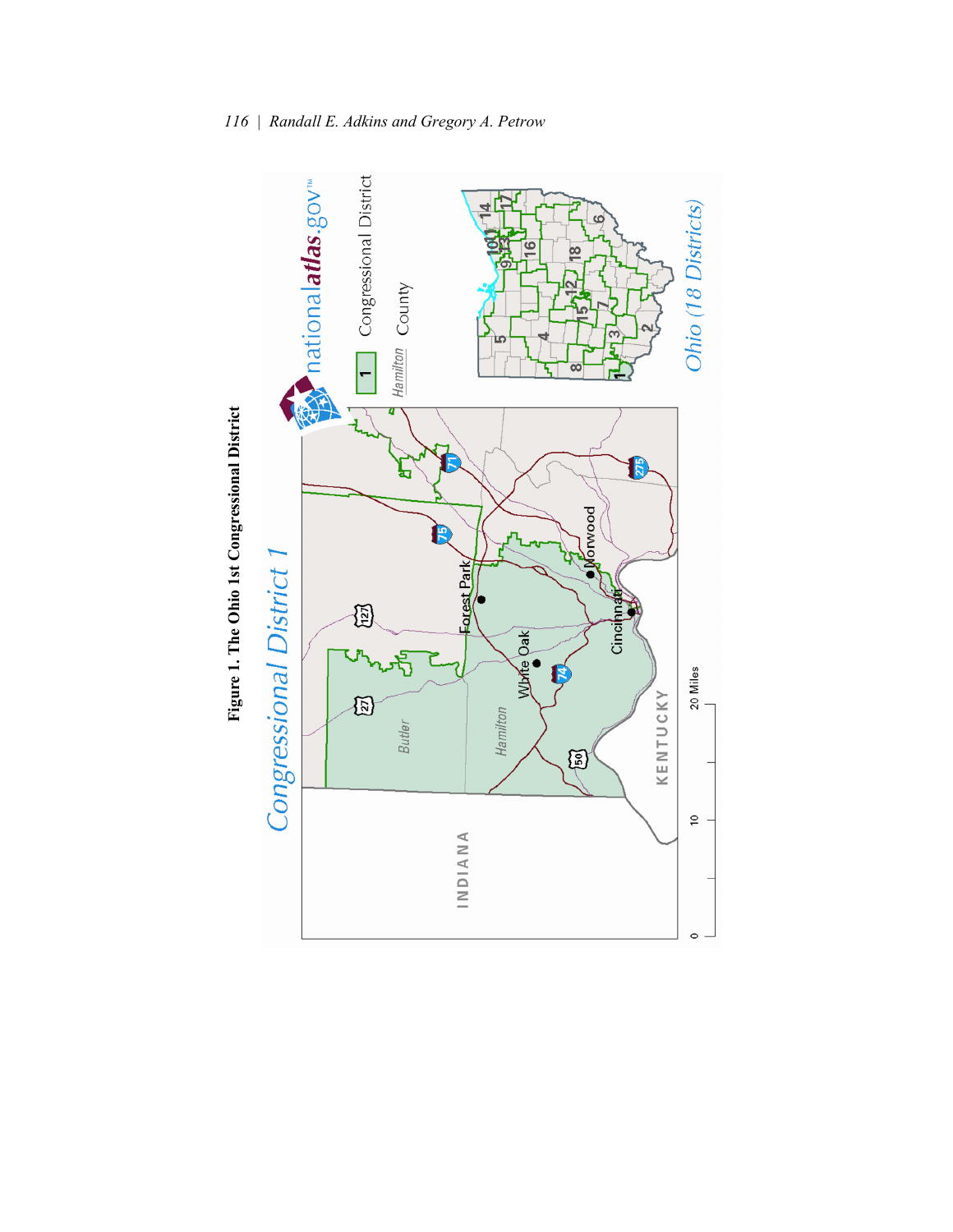including General Electric's aircraft engine factory. The remaining 16.3 percent of the district work in the service industry.<sup>1</sup>

 After the redistricting in the 1990s, the African-American population in the district almost doubled. In 2008, the 1st District had the second largest African-American population of any congressional district in Ohio and the largest African-American population of all congressional districts in the country that were held by a Republican incumbent.<sup>2</sup> Overall, the 1st District is 69 percent white, 27 percent black, and about 1 percent each Asian and Latino. Racial tensions were strong even before the riots in 2001 (in response to the fatal shooting of an unarmed black male by a white police officer). In spite of the drop in crime since then, Cincinnati was still ranked by the Federal Bureau of Investigation in the City Crime Rankings as one of the 25 most dangerous cities.<sup>3</sup> Higher crime rates in the city have led to a boom in new suburban housing construction to the north of the city and to the south across the Ohio River in northern Kentucky.

 In the decades preceding the 2008 election the population of Cincinnati was declining. For more than a century the city was identified by the careful, conservative character of the German Catholic immigrants, who in recent years moved outside of Cincinnati to the suburbs. As Hamilton Countyís Republican base moved toward the beltway that encompasses Cincinnati and northern Kentucky, the city became noticeably more Democratic. In fact, in 2008 the city of Cincinnati itself was 43 percent black, and the more heavily black neighborhoods tend to vote very consistently for Democrats. In contrast, the Republicans in the 1st District knew how to flex their political muscle too. The portion of Butler County that sits in the 1st District was strongly Republican, and the heavily Republican suburbs in Hamilton County cast more votes than the city.

 Because of the tension between the urban downtown and the suburbs, the 1st District has proven to be one of the most competitive electoral districts in the country at the presidential level. George W. Bush carried the district with 53 percent and 50 percent of the vote in 2000 and 2004, respectively. In 2004, Bush lost Hamilton County by a very narrow margin, but his larger margin in southwestern Butler County allowed him to carry the district by less than one percentage point. In 2008, the district swung over to the Democratic column as Barack Obama won handily with 55 percent of the vote  $4$ 

 On the other hand, the 1st District has a rather rich tradition at the congressional level. Former president William Henry Harrison was one of the first representatives from this district. He was elected in October of 1816 to succeed John McLean who was elected to the Ohio Supreme Court (McLean would later be appointed by President Andrew Jackson to the U.S. Supreme Court and serve there for over 30 years). His time in the House was short,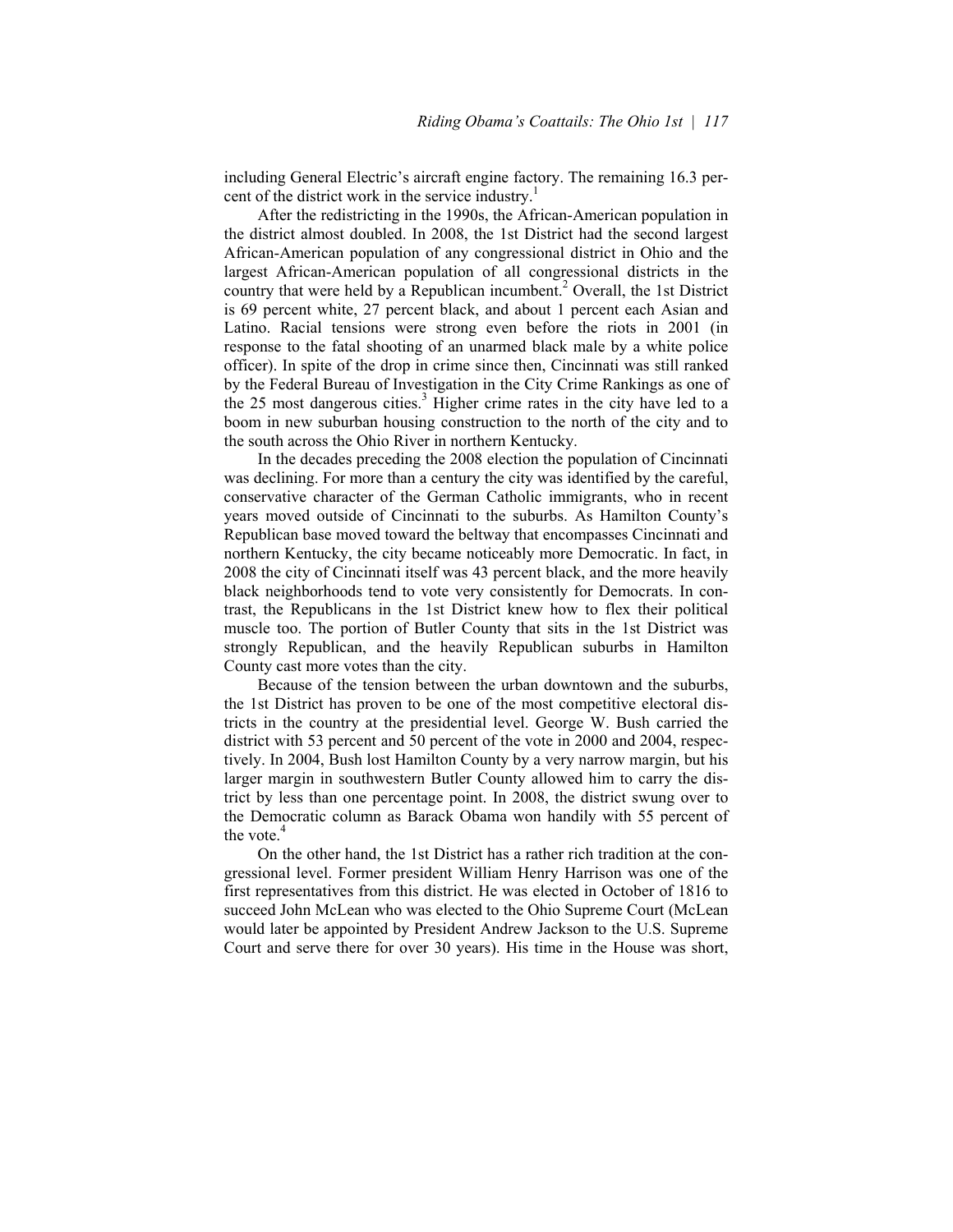serving until the election of 1818 when he left Congress to run for a seat in the Ohio state senate.

 Later in the 19th century the district was represented by Republican George Pendleton, the author of the famous Pendleton Act of 1883, establishing the United States Civil Service Commission. Written in response to the assassination of President James A. Garfield by Charles Guiteau (who was upset with the president for not offering him a political appointment), the Pendleton Act ended the patronage system of employment in the federal government as the Democratic and Republican presidents who alternated in office used the civil service system to protect those they appointed.

 Probably the most notable representative from the Ohio 1st District was Nicholas Longworth IV, the husband of Alice Roosevelt, Theodore Roosevelt's oldest daughter. Longworth was elected to the House as a Republican in 1902. In the 1912 election, however, the Republican Party split into two factions, the Conservatives and the Progressives. Longworth's father-in-law, the former President, led the Progressives who bolted from the Republican convention in Chicago in June of 1912 and held their own convention a month later. Most of the former president's closest allies, including Longworth, continued to support President William Howard Taft. For those that expected to remain in politics, leaving the Republican Party was just too radical. Of course, this caused stress between Longworth and his wife. The Progressive Party ran a candidate in 1st District, which allowed Democrat Stanley E. Bowdle to defeat Longworth by only 105 votes. Longworth returned to office, however, defeating Bowdle in both 1914 and 1916. He became the Speaker of the House of Representatives in 1925, where he remained until the Democrats took control of the House after the 1930 midterm elections. Longworth is best known for strengthening the power of the Speaker while remaining very popular among members of both parties. Today, the Longworth House Office Building is named after him.

 Until the 1970s, the district remained almost exclusively in the hands of the Republicans. Democrats temporarily wrestled control away from the Republican Party in the 63rd, 75th, 89th, and 93rd Congresses, but Thomas Luken was the only Democrat to hold this district for more than one term in the 20th century. After the district lines were redrawn following the 1980 census, Luken defeated incumbent William Gradison in the 1982 mid-term elections and held the seat until his retirement in 1990 when he was replaced in office by his son Charlie.

 In the 1994 mid-term election, Republican Steve Chabot defeated freshman David Mann. Steve Chabot had previously run for the office, losing to Luken, in 1988. Since 1994 Chabot has won reelection, but sometimes by very narrow margins. Given the competitive partisan nature of the district, Chabot's political fortunes appeared to be tied closely to the perception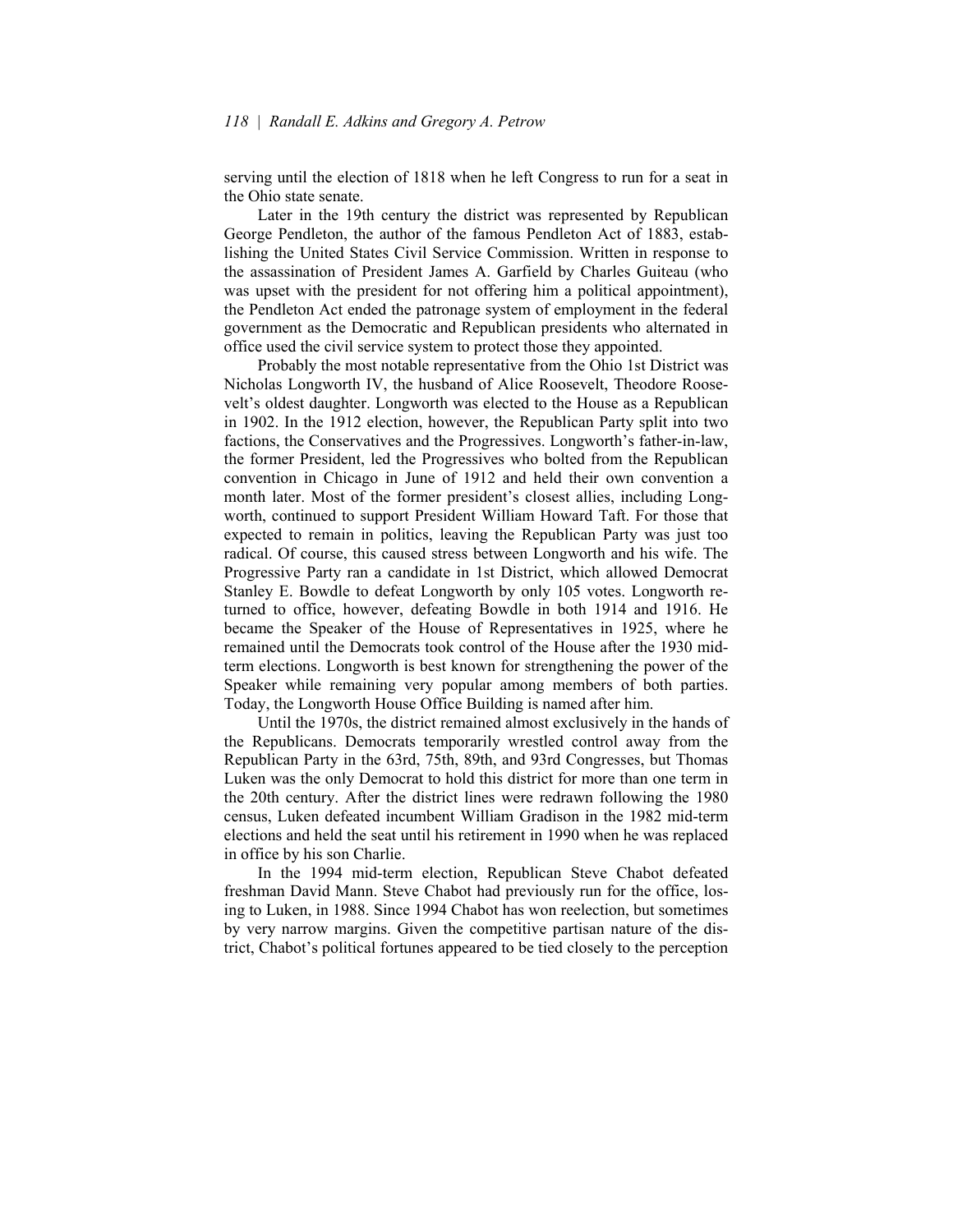of the Republican Party nationally, winning less than 55 percent of the vote every year, except in 2002 and 2004 when Republicans did very well.

#### **The Incumbent: Republican Steve Chabot**

 Born in Cincinnati, Chabot was educated at the College of William and Mary. After graduating in 1975, this cultural and fiscal conservative returned to Cincinnati and worked as a school teacher while he attended Northern Kentucky University law school at night. Early in his law career Chabot decided to get involved in politics, running for Cincinnati City Council in 1979 and again in 1983. He eventually won in 1985 and was reelected in 1987 and 1989.

 After serving a short time on the Hamilton County Commission, Chabot was poised to run for Congress again in 1994. This was the same year of the Republican "revolution" when the G.O.P. picked up 54 seats in the House and wrestled control from the Democrats for the first time in 40 years. Chabot embraced the House Republican's "Contract with America" and defeated Democratic incumbent David Mann fairly handily with 56 percent of the vote. During his two years in the House, Democrats were angered by Mann's votes in support of President Bill Clinton's fiscal policies. In particular, organized labor was frustrated by his vote in support of the North American Free Trade Agreement. Mann was challenged in the Democratic primary in 1994, which left him susceptible to Chabot in the general election. Chabot's campaign focused on attracting voters in Cincinnati's white, working class neighborhoods and the western suburbs by emphasizing his humble, blue-collar beginnings. With Chabot cutting into his base of support, Mann ran television ads effectively running against President Clinton, with Mann bragging that he voted against the president's "government takeover of healthcare." Chabot's campaign answered back with an ad morphing Mann's face into Clinton's while the announcer asserted that a vote for Mann was a vote for Clinton.<sup>5</sup> In the end, the national trends that favored the G.O.P. allowed Chabot to emerge the victor, winning the support of suburban voters and many labor Democrats in the district.

 In 1996, 1998, and 2000, Chabot defended his seat successfully, but never really won convincingly. By 2002 and 2004, however, his seat began to look safer as he won with 65 percent and 60 percent of the vote, respectively, against Democrat Greg Harris. Harris was a community activist and director of the Hamilton County Democratic Party. In the 2004 race, however, Harris received more than 116,000 votes, including 63 percent of the vote in Cincinnati. This number represents a higher raw vote total than any Democrat had ever received in this district.<sup>6</sup> Of course, numbers like this triggered Chabot's opponent from the 2000 election, Cincinnati City Council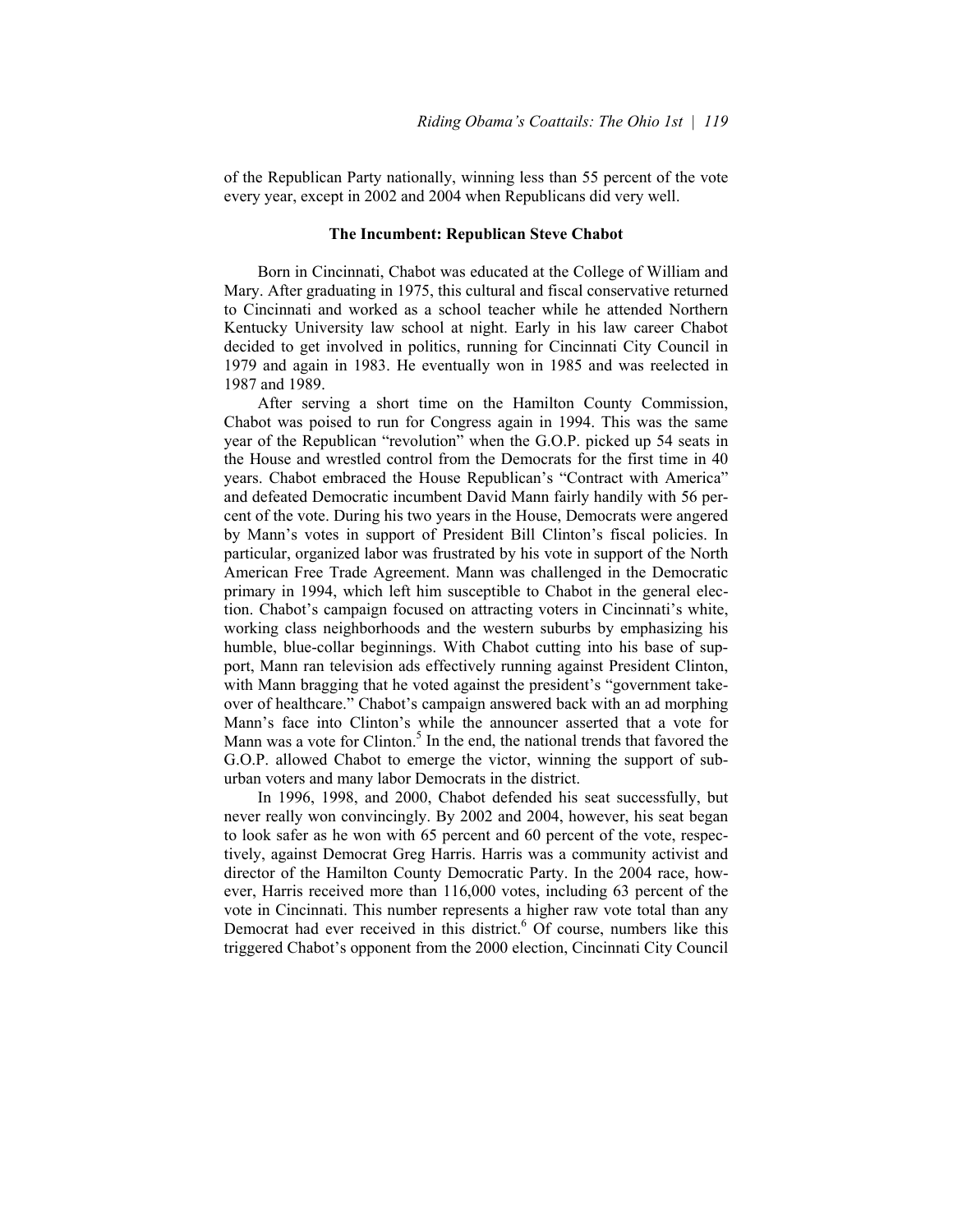member John Cranley, to take another shot at picking off the seat. Even though it was a mid-term election, voter turnout was only slightly lower than it was in 2000 and Cranley yielded almost as many votes in 2006 as he did in 2000. In this tough year for Republicans Chabot held on to win narrowly with 52 percent of the vote.

 The 1st District is a textbook example of a marginal district, but the close elections that Chabot faced did not seem to have a mitigating influence on his policy positions. As the data in Table 1 suggest, Chabot was far from a moderate. According to both the American Conservative Union (ACU) and Americans for Democratic Action (ADA), he was among the most conservative members of Congress. Further, he was a strong supporter of the Republican Party in the House, and was among the strongest supporters of President Bush (until 2008 when he took positions opposing the president much more frequently). Throughout his tenure in office, Chabot consistently maintained a hard-line conservative voting record and acted as an advocate for conservative causes.

 First, Chabot was a true fiscal conservative. His consistent voting record in opposition to tax increases led to very high ratings among anti-tax political advocacy groups. In addition, Chabot's criticism of government

| Year | <b>ACU</b> | ADA      | Party Unity | Presidential<br>Support |
|------|------------|----------|-------------|-------------------------|
| 2008 | 100        | 15       | 94          | 64                      |
| 2007 | 100        | 10       | 94          | 80                      |
| 2006 | 96         | 10       | 89          | 95                      |
| 2005 | 96         | $\theta$ | 95          | 89                      |
| 2004 | 96         | 10       | 95          | 79                      |
| 2003 | 96         | 10       | 95          | 91                      |
| 2002 | 96         | 0        | 96          | 85                      |
| 2001 | 100        | 5        | 94          | 81                      |
| 2000 | 100        | 5        | 94          | 21                      |
| 1999 | 96         | 10       | 89          | 22                      |
| 1998 | 96         | $\theta$ | 91          | 27                      |
| 1997 | 96         | 20       | 87          | 27                      |
| 1996 | 100        | 15       | 84          | 34                      |
| 1995 | 100        | 0        | 94          | 20                      |

**Table 1. Congressional Vote Scores for Steve Chabot, 1995-2008** 

Source: 1995-2007 scores from various editions of CQ's Politics in America; 2007-08 American Conservative Union (ACU) and Americans for Democratic Action (ADA) scores from the organization websites; 2007-08 party unity and presidential support scores from CQ Weekly Report.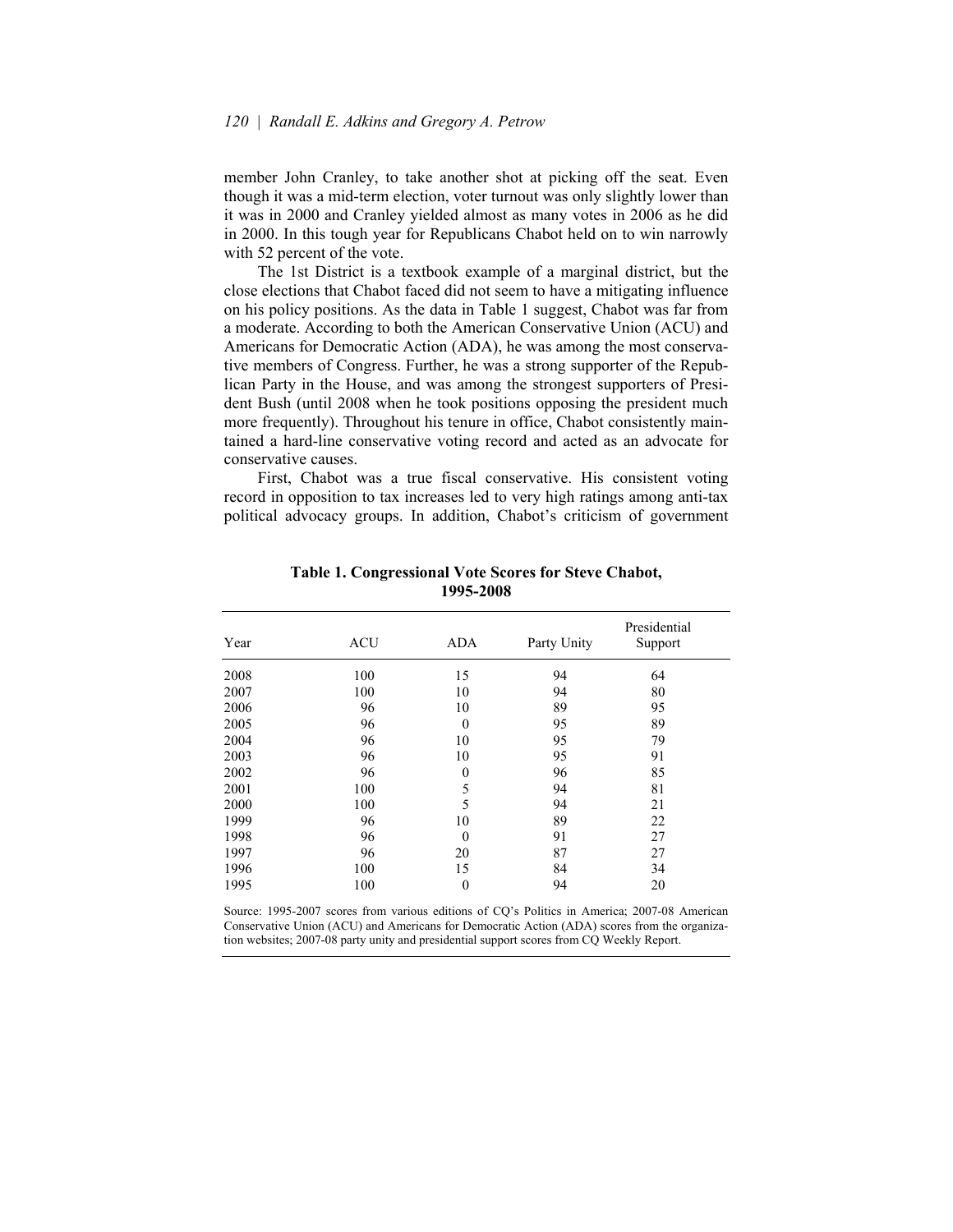spending for both social welfare programs and "corporate welfare" were controversial even among the more moderate factions of the Republican Party. He regularly voted against programs like the State Children's Health Insurance Plan (S-CHIP), highway funding bills he claimed were full of wasteful "pork," and subsidies or tax breaks to support business.

 Second, given his strong Catholicism, it is no surprise that Chabot was very conservative on social issues. During his 14 years in the House, he consistently voted against legislation that would expand abortion, receiving a 0 percent rating from National Abortion and Reproductive Rights Action League<sup>7</sup> and an 85 percent rating from the National Right to Life Committee. ${}^8$ In fact, Chabot sponsored the Partial-Birth Abortion Ban Act of 2003, which was signed into law by President Bush. It is no surprise that Chabot's record is similarly conservative on other social issues like the teaching of intelligent design along with evolution in schools. He is also a staunch opponent of both gambling and gun control.

 Finally, Chabot was a critic of both the Democratic and Republican leadership. In 1999 he stepped into the spotlight to serve as one of the floor managers of the Senate's impeachment trial of President Bill Clinton. Likewise, he was one of the first and loudest to call for Speaker Newt Gingrich to step aside after the disastrous 1998 mid-term elections, when the Republicans actually lost five seats.

## **The Challenger: Democrat Steve Dreihaus**

 Steve Driehaus is another local product. He graduated from nearby Miami University in Oxford, Ohio, served in the Peace Corps in West Africa, and returned to the U.S. to earn an M.P.A. from Indiana University. He eventually settled in Cincinnati, working in community development. While holding similar policy positions to Chabot on the budget and abortion, Driehaus was able to position himself as a more moderate alternative on issues where Chabot tended to take a less compromising policy stance, such as sustainable environmental policies and the expansion of government health benefits for children.<sup>9</sup> Overall, political analysts such as Stuart Rothenberg of the Rothenberg Political Report recognized Driehaus as a candidate to watch in 2008. Specifically, Rothenberg took note of Driehaus' proclamation that he was a 'raging moderate.' His positions suggested that he rode the fence on many issues. For example, Driehaus is pro-life, but supports embryonic stem-cell research. He opposes a federal constitutional amendment to ban gay marriage, but he voted in support of Ohio's Defense of Marriage Act. Driehaus also believes that forces in Iraq should be withdrawn, but opposes setting timelines for withdrawal.<sup>10</sup>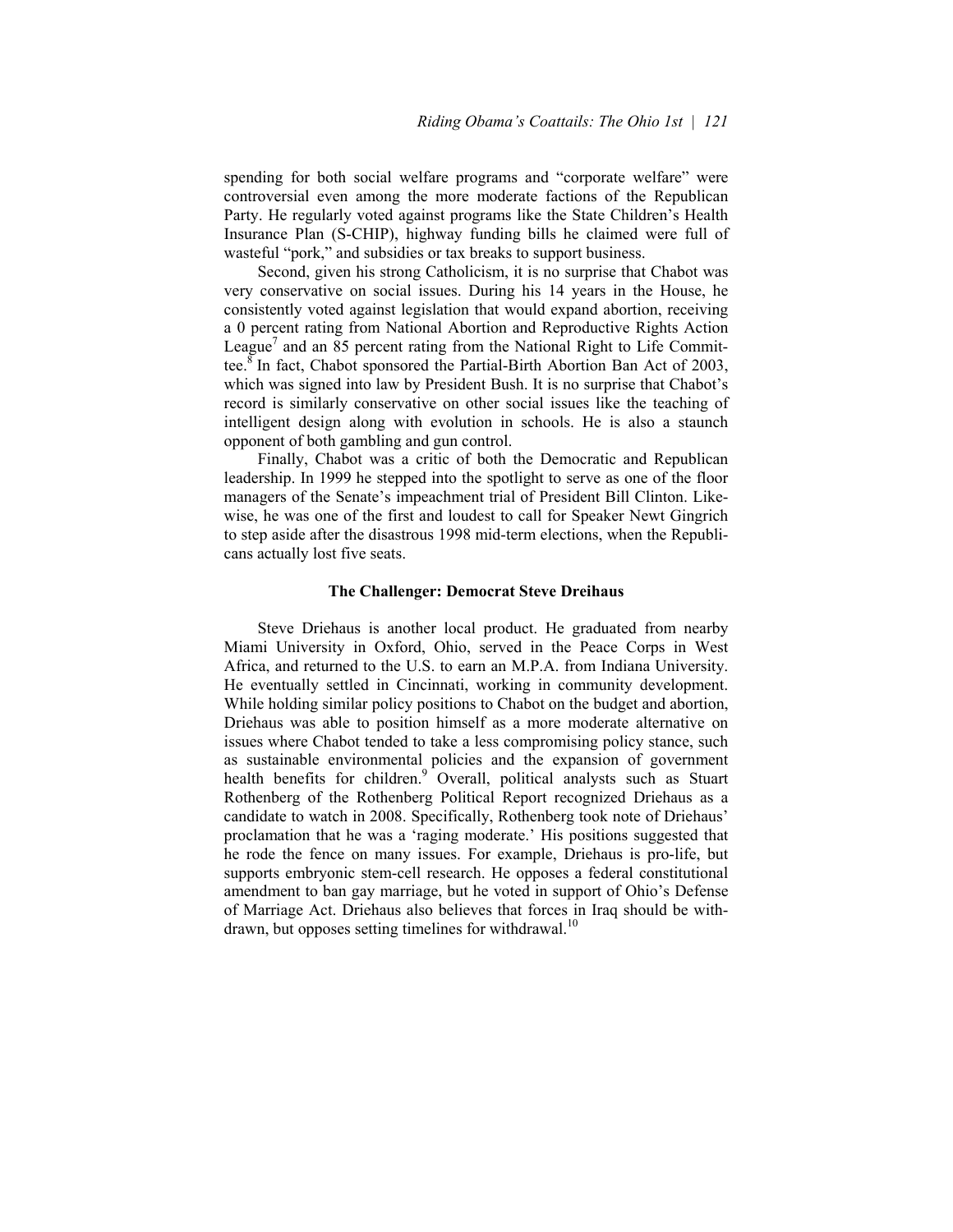In 2000, Driehaus got into electoral politics by winning an open seat in the Ohio House of Representatives. He represented the 31st state legislative district, which is incidentally completely contained within the boundaries of the 1st congressional district. In campaigns that followed, Driehaus was never opposed in a primary and won reelection each time with at least 57 percent of the vote. He developed a reputation as a pro-life, fiscal conservative, and his strong work ethic in Columbus left him highly regarded. The *Cincinnati Enquirer* named Driehaus legislative "Rookie of the Year" and the Ohio Association of Election Officials named him Democratic Legislator of the Year in  $2008<sup>11</sup>$ 

After Chabot's narrow victory margin in 2006, Driehaus smelled blood in the water and decided to take the plunge and jump into the race. In 2006, he was recruited by the Democratic Congressional Campaign Committee (DCCC) to challenge Chabot, but sat on the sidelines. That year Chabot ended up winning narrowly and the Republicans held onto two of the other three Republican seats in Ohio that were targeted by Democrats. Given that he had been elected as the Minority Whip in the Ohio House of Representatives in 2005, Driehaus chose instead to run for reelection. In 2008, however, term limits barred him from running for a fifth term. So, after the 2006 election cycle was over, Driehaus started planning his campaign against Chabot.

 Driehaus officially announced his intent to run on May 3, 2007. In response to the question of whether he could defeat Chabot, Driehaus argued that although John Cranley (the 2006 challenger to Chabot) had wider name recognition, he was actually better positioned to defeat Chabot. Like Chabot, Driehaus resided in Cincinnati's West Side neighborhood. This part of the city makes up almost one-third of the district. It is very middle-class and heavily Catholic. Of the West Side Driehaus claimed, "I think that will be critical to us succeeding in the fall. We don't need to win in those areas, but we need to do well.<sup> $12^{\circ}$ </sup> After winning the Democratic primary (he was unopposed), Driehaus was ready to challenge Chabot.

#### **The Race**

 Early polls showed Chabot clearly leading the contest. The Chabot campaign commissioned a poll of 400 likely voters conducted June 30- July 2 and the results showed Chabot leading Driehaus 50 percent to 37 percent.<sup>13</sup> The results of the poll, conducted by Public Opinion Strategies, were leaked to *The Politico*, along with Chabot's favorable/unfavorable ratings. In the 1st District, 63 percent of voters viewed Chabot favorably compared to 23 percent unfavorably.<sup>14</sup> Even though Chabot had a target on his back, he still had some room to breathe.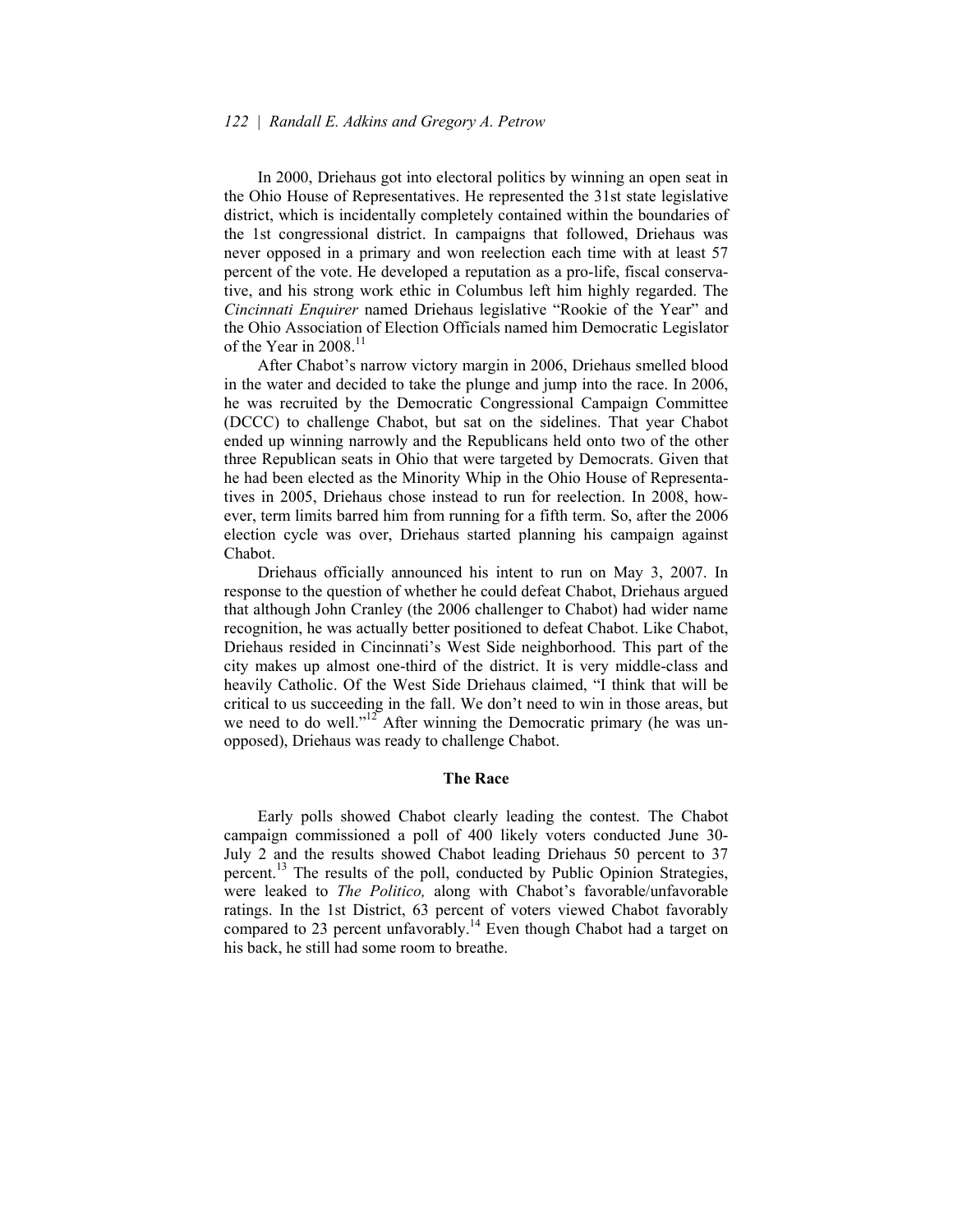By the end of September the race closed to a statistical dead heat. Chabot led Driehaus  $\overline{46}$  percent to 44 percent.<sup>15</sup> In a poll conducted by SurveyUSA for *Roll Call*,<sup>16</sup> the candidacy of Barack Obama appeared to be having a very positive influence on Driehaus' prospects. SurveyUSA projected that if black voters made up 28 percent of the voters on Election Day (as they do in the district overall), then Obama would get 52 percent of the vote (remember Bush received 53 percent and 50 percent in 2000 and 2004, respectively). Black voters, therefore, might also determine the winner of the congressional race. According to SurveyUSA, if black voters made up only 26 percent of the voters on election day, Chabot's lead would grow from two to four percent, but if black voters made up 30 percent of the electorate, Chabot and Driehaus would be dead even. Not surprisingly, the job approval rating of President Bush was only 29 percent in the district and the job approval of Congress was only 12 percent.<sup>17</sup> Obviously, his association with both was not helping Chabot. Within two weeks Driehaus led in the polls, although the results were still within the statistical margin of error.<sup>18</sup>

 Clearly, Driehaus needed the vote of African-Americans in order to defeat Chabot. As noted above, the 1st District has the second largest black population of any congressional district in Ohio and it had the highest black population of any congressional district in the country that was held by a Republican. Still, this district is historically conservative, and in order to win Driehaus hoped that a higher than average black voter turnout fueled by the candidacy of Barack Obama might be the push that he needed. In 2006, City Councilman John Cranley lost to Chabot in Hamilton County by a mere 6,000 votes. Democrats that year were hesitant, however, to encourage the black vote in Cincinnati. Ken Blackwell, the Republican gubernatorial nominee who also happens to be African-American, won Hamilton County while losing the state by 25 percent. The Executive Director of the Hamilton County Democratic Party said of 2006, "I think that, while I could never quantify it for certain, but I think for African-Americans particularly here in Hamilton County, they found themselves quite conflicted." Thus, voter turnout in some black neighborhoods was expected to almost double in 2008, which is important because that would not happen in the predominantly white precincts in the district.<sup>19</sup>

 The Driehaus campaign developed a plan for courting black voters. First, many months prior to the election Driehaus started spending Sunday mornings attending services at prominent black churches in Cincinnati. After each service his staff passed out campaign materials, which included photographs of Driehaus with Senator Obama.<sup>20</sup> Second, during the campaign many prominent members of the Congressional Black Caucus visited Cincinnati to campaign with Driehaus. House Majority Whip, James Clyburn (D-SC), visited the 1st congressional district in June to stump for Driehaus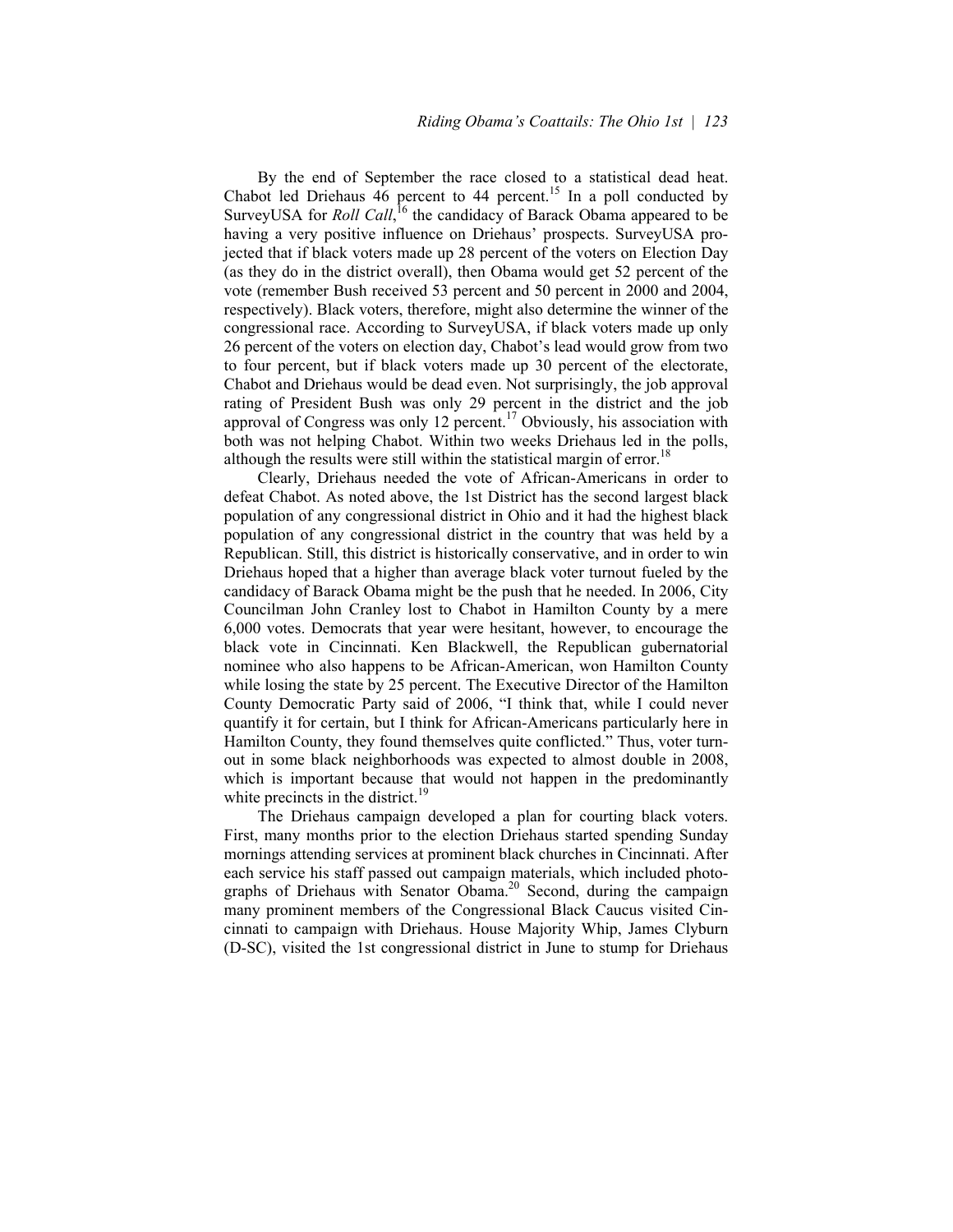and attended a prayer breakfast for community leaders and ministers.<sup>21</sup> During the campaign Driehaus brought other African-American members of Congress including Sheila Jackson Lee of Texas and Gwen Moore of Wisconsin to campaign with him.<sup>22</sup>

 Republicans in the 1st District were worried. Regarding the possibility of elevated turnout among African-Americans, the Executive Director of the Hamilton County Republican Party, Alex Triantafilou, stated, "Scared wouldn't be the right word, but we are aware of the potential for a higher than normal African-American turnout and have told our candidate to prepare for that. We are aware that it's a phenomenon that exists, and I think Steve Chabot is aware as well and will run the kind of campaign that he needs to be successful."<sup>23</sup>

As Barack Obama's presidential campaign increased their presence in the 1st District, the images in Chabot's advertisements grew more diverse. In one television ad entitled, "Independent Voice," the campaign used a photo of Chabot taken during his earlier career as a teacher in front of a class of primarily black students and another, more recent photo of him speaking with a black constituent  $24$ 

 In addition to turning out the African-American vote, Driehaus needed to make inroads with other voting blocs in the district, particularly social conservatives. In recent election cycles social issues dominated the campaign discussion in the 1st District. The Democrats recognized that the Republicans were better-positioned to win the battle. In fact, Republicans in southwestern Ohio led the fight against abortion and gay marriage. In 2004 the Cincinnati offices of the Citizens for Community Values, a conservative Christian group, led the effort to get the ban on gay marriage on Ohio's ballot. This move increased voter turnout among social conservatives and helped George Bush win a narrow victory in Ohio. In response, Democrats chose to nominate Driehaus, a pro-life Catholic, in 2008. Democrats employed this strategy in socially conservative districts across the country. While most of the country was focusing on the economy, Driehaus saw his Catholicism and pro-life position as a form of "baseline" necessary for any candidate to have a chance of winning Cincinnati's West Side.<sup>25</sup> In support of this, Driehaus spokesman Joe Wessels argued that, "It's not like [voters] are making a radical departure from the type of politician that they've elected from the West Side of Cincinnati before. They just see somebody [in Mr. Driehaus] who is maybe a little safer in these difficult times.<sup> $26$ </sup>

 Chabot introduced an additional aspect of uncertainty late in the campaign when he voted against the \$700 billion financial bailout package known as the Troubled Asset Relief Program (TARP). Chabot, along with seven other highly endangered Republican members of Congress voted against the bailout not only the first time on September 29, but again on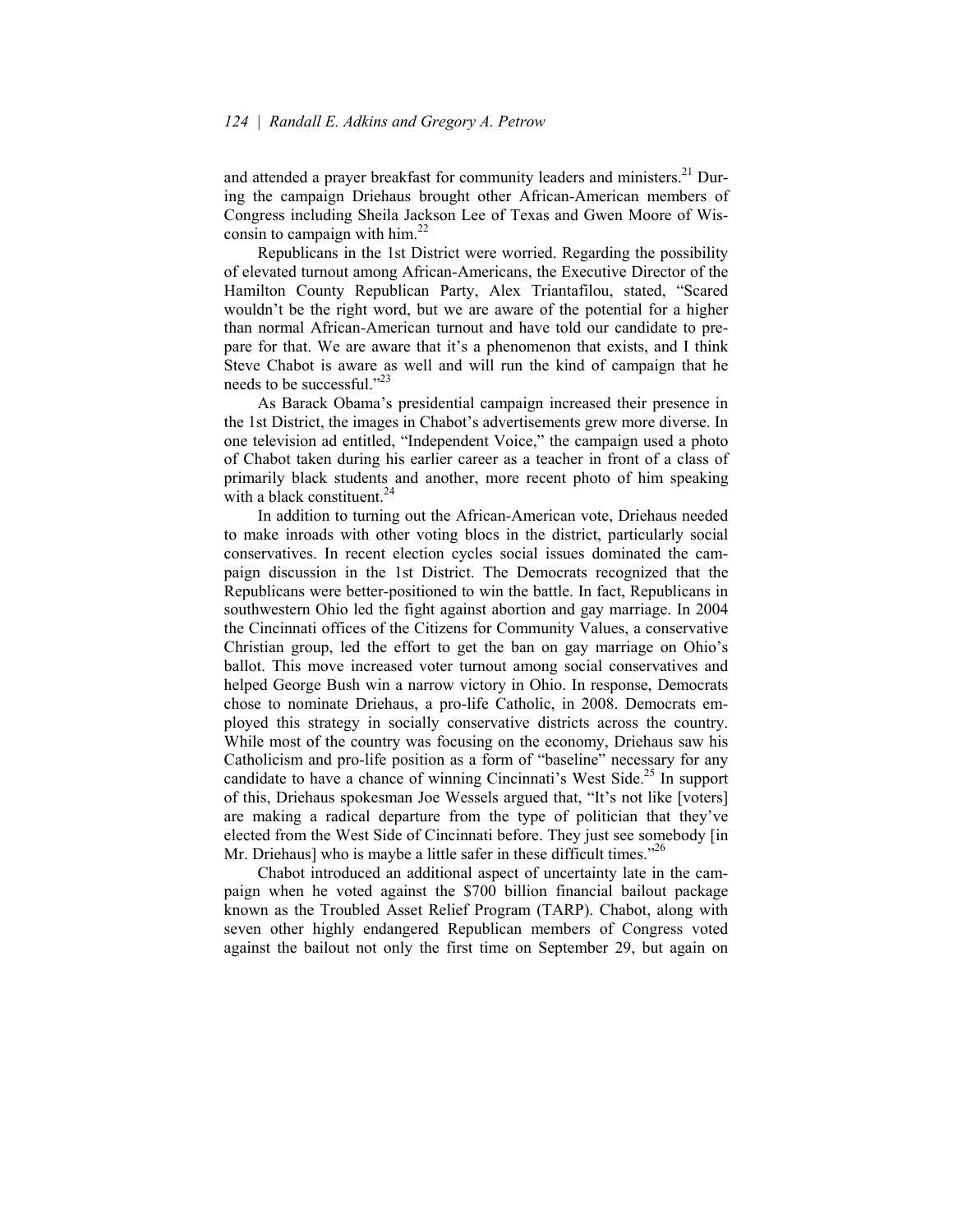October 3 as well.<sup>27</sup> Chabot claimed the legislation would place a burden on taxpayers. Further, Chabot defended his votes, arguing that the legislation did not include sufficient reforms to prevent similar financial emergencies in the future. He said, "While I believe we must work to stabilize our financial markets as quickly as possible, this legislation would have placed an enormous burden on taxpayers. In my view, this bill would set a dangerous precedent by forcing hardworking families to pay for the mistakes of businesses that acted irresponsibly."<sup>28</sup>

 Even though Driehaus initially refused to take a position on the bailout, he quickly questioned Chabot's opposition stating, "The congressman has a history of inaction on the issue. People are beginning to connect the dots. Yesterday's vote was just the latest example of the cost of his inaction.<sup> $29$ </sup> Driehaus called the financial bailout the most important issue facing greater Cincinnati. His spokesperson, Joe Wessels eventually admitted that if he were the incumbent Driehaus would have voted for the bailout "very reluc $t$ antly.<sup>30</sup> Given the anxiety he found among his constituents, Chabot decided to hold three telephone town hall meetings. According to campaign spokeswoman Katie Fox, the meetings attracted more than  $15,000$  callers.<sup>3</sup> Apparently, this issue was a double-edged sword and many constituents were paying attention to how Chabot handled it.

 While Chabot was swimming against the tide, Driehaus turned out to be a formidable challenger who could raise money from individuals, PACs, and the DCCC. Due to the expected competitiveness of the race, Driehaus found assistance in fundraising from congressional leaders like Majority Leader Steny Hoyer and other Democrats like Rep. John Murtha of Pennsylvania. Murtha traveled to the Cincinnati area three times to campaign for Driehaus, but he was in Cincinnati primarily to campaign against Rep. Jean Schmidt of the 2nd District who insinuated in a floor speech that Mr. Murtha, a Marine Corps veteran, was a coward.<sup>32</sup> Although the \$1.45 million that Driehaus raised was not as much as the \$2 million raised by John Cranley in 2006, it was far more than Chabot's challengers earlier in the decade (see Table 2). In addition, Driehaus raised 43 percent of his funds from PACs, which represents an unusually high amount for a challenger.<sup>33</sup> Finally, the DCCC spent just under \$2 million to level the playing field with approximately one-half of that spent to support Driehaus and the other onehalf spent to oppose Chabot.<sup>34</sup> Of that money, 89 percent was spent on the production and distribution of advertisements.<sup>35</sup> By early October the DCCC had spent over \$650,000 attacking Chabot and reserved almost \$1 million in airtime in the Cincinnati area.36

 To keep pace, Chabot raised \$2.35 million and spent slightly more, with 48 percent of funds raised coming from  $PACS$ .<sup>37</sup> In an analysis of where the National Republican Congressional Committee (NRCC) chose to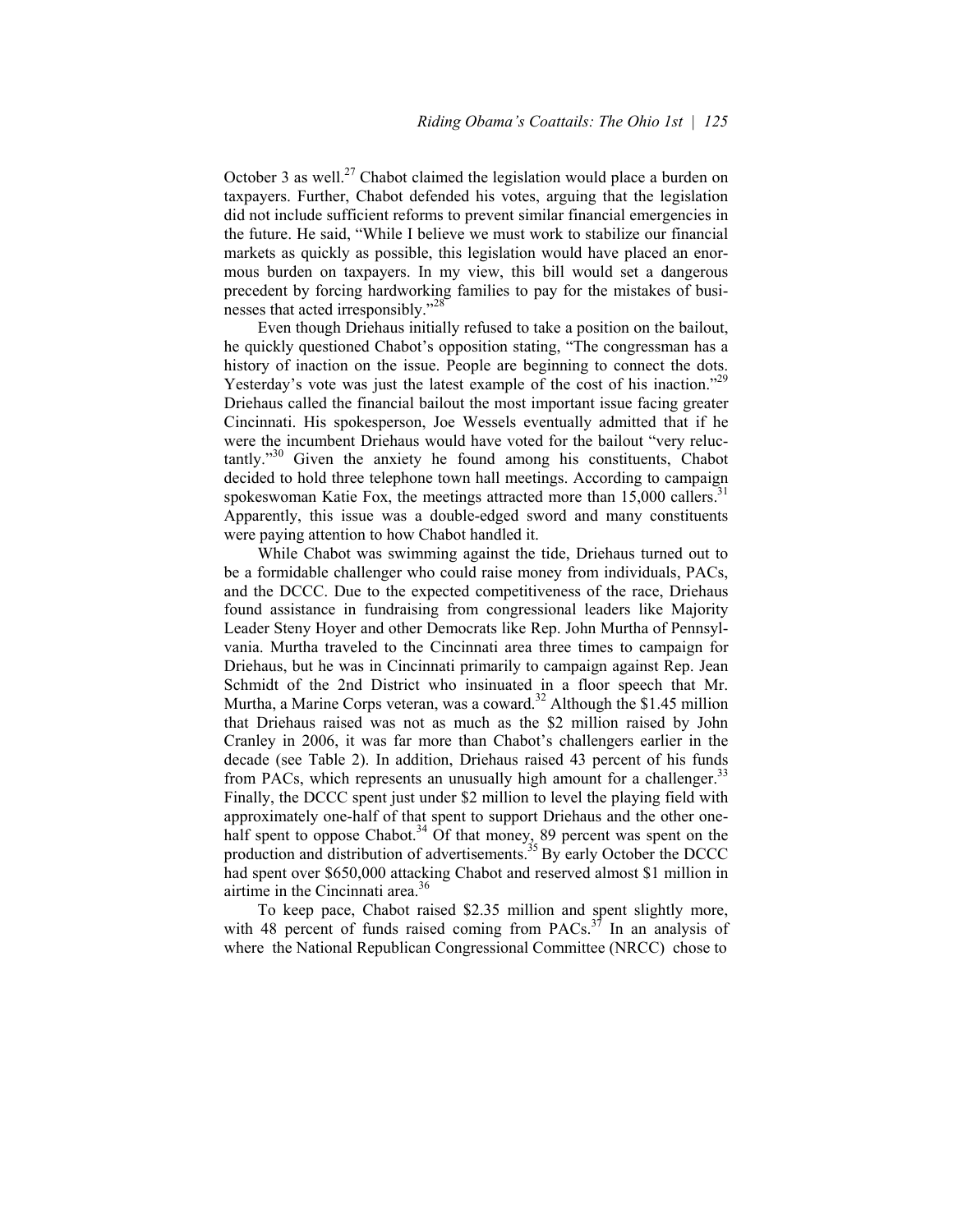|                |             | Disbursements |             | Receipts                                                                             |
|----------------|-------------|---------------|-------------|--------------------------------------------------------------------------------------|
|                | Chabot      | Challenger    | Chabot      | Challenger                                                                           |
| 2008           | \$2,410,292 | \$1,447,544   | \$2,349,745 | \$1,489,648                                                                          |
| 2006           | 2,991,572   | 2,021,495     | 2,669,976   | 2,024,604                                                                            |
| 2004           | 610,087     | 81,663        | 479,225     | 85,170                                                                               |
| 2002           | 490,317     | 23,388        | 702,171     | 25,975                                                                               |
| 2000           | 1,099,555   | 465,745       | 1,083,178   | 469,185                                                                              |
| May 14, 2009). |             |               |             | Source: http://www.opensecrets.org/races/summary.php?id=OH01&cycle=2008 (accessed on |

| Table 2. Campaign Finance Data for First District, 2000-2008 |  |  |  |  |
|--------------------------------------------------------------|--|--|--|--|
|                                                              |  |  |  |  |

spend money in the final days of the campaign, *Roll Call* determined that spending in the Ohio 1st District was certainly warranted given the competitive nature of the district. *Roll Call* noted that while the district went narrowly for Bush in 2004 and the black population was among the largest in the country, Driehaus simply looked formidable.<sup>38</sup> NRCC ended up coming to Chabot's assistance by spending just over \$1 million, mostly in opposition to Driehaus.<sup>39</sup> Approximately 80 percent of those funds were spent on advertising production and distribution.<sup>40</sup> By early October the NRCC had reserved \$500,000 in airtime to spend on either the 1st or 2nd District seats, both of which were considered competitive.<sup>41</sup>

 While Driehaus and the DCCC ran a number of positive, biographical advertisements introducing the challenger to the voters outside of his state legislative district, both were quick to attack Chabot. The attacks on Chabot tended to emphasize three themes. First, they were critical of Chabot for his support of the policies of President Bush, such as the privatization of Social Security. For example, in one ad the DCCC argued that Chabot was too closely aligned with President Bush and "Didn't Get the Memo," emphasizing the theme of change popularized by Senator Obama's campaign.<sup>42</sup> Second, early in the summer energy was an important issue as gas prices were very near or even above \$4 per gallon. As a result, Driehaus ran advertisements contrasting his views on energy policy with those of Chabot (i.e., alternative fuels versus drilling). Third, both Driehaus and the DCCC repeatedly linked Chabot to the economic crisis. In one ad run in October by the DCCC entitled, "What a Comedian," Chabot was criticized for his support of policies that led to tax breaks for Wall Street, record trade deficits, and the loss of jobs overseas.<sup>43</sup>

For his part, Chabot's campaign also ran many positive, biographical advertisements that emphasized his early childhood, growing up in a trailer park, cutting lawns, and pumping gas to make ends meet.<sup>44</sup> Later in the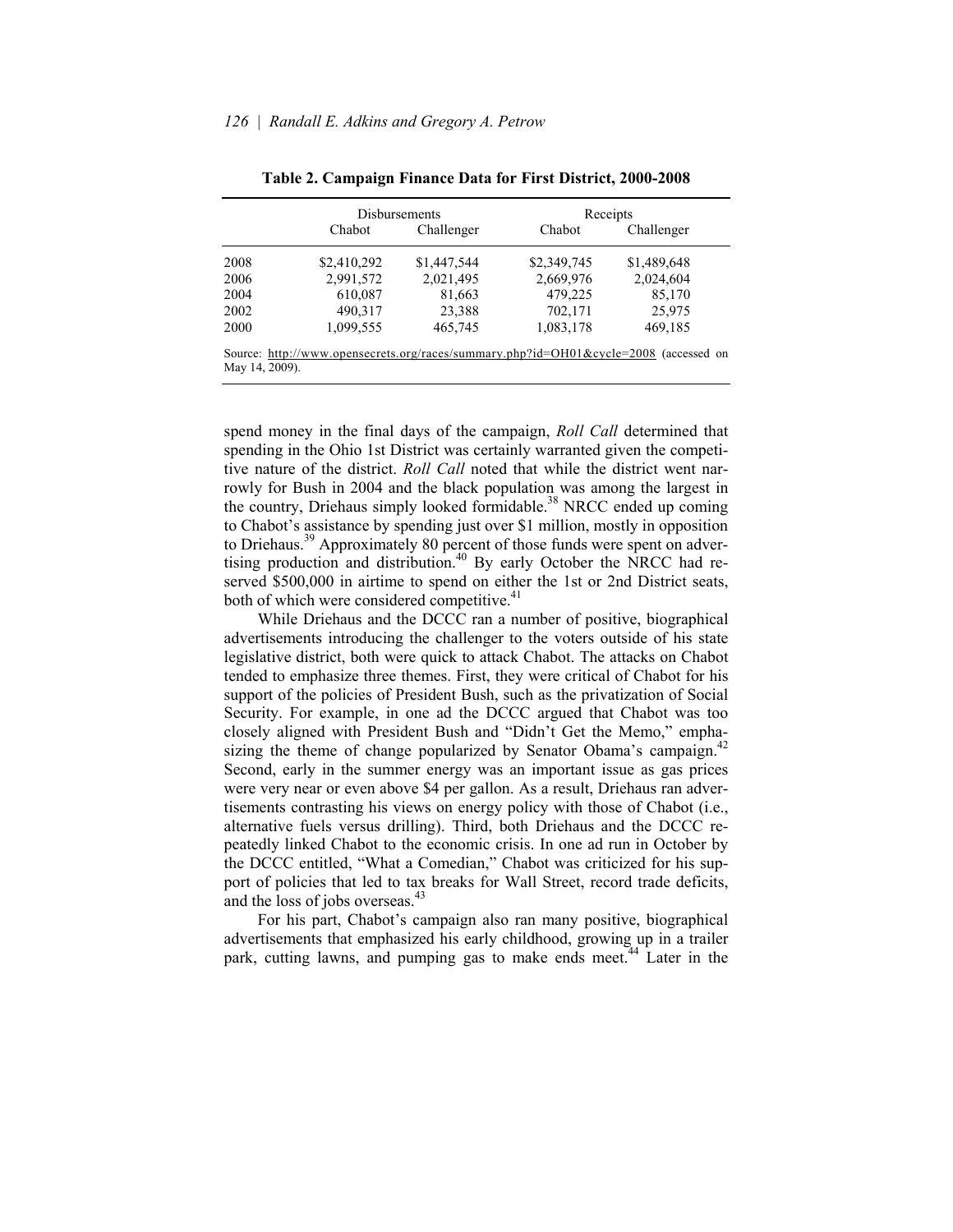campaign, however, his advertisements and those of the NRCC were clearly designed to portray Steve Driehaus in a highly negative light, thereby increasing his unfavorable ratings. As a result, Driehaus was forced to respond often to advertisements he claimed were false or misleading. In August, Chabot's campaign released an ad criticizing Driehaus' stance on energy, which the *Cincinnati Enquirer* claimed distorted Driehaus' position.<sup>4</sup> Another ad claimed Driehaus did not approve of making English the official language of the state of Ohio, but Driehaus was forced to respond that he did.<sup>46</sup> The NRCC also aired an ad attacking Driehaus for "opposing tax cuts" for the middle class" and missing a vote in the state legislature concerning home foreclosures in Ohio.<sup>47</sup> In many cases, Driehaus seemed to get the better of the exchange. For example, in early September prior to the economic emergency, Chabot ran an ad critical of Driehaus entitled, "All over the Place," for allegedly changing his position on a number of issues.<sup>48</sup> In response, Driehaus ran an advertisement critical of Chabot for paying for his ad with campaign contributions from "big oil" companies.<sup>49</sup>

Finally, while Driehaus benefitted from Obama's frequent campaign stops in southwestern Ohio, visits by John McCain simply were not as electric. Chabot needed the draw of celebrity, but there was no rock star in 2008 like Barack Obama. Former Speaker Newt Gingrich campaigned with Chabot in September, but Gingrich was not exactly the type of celebrity who could reach out to many people beyond the solid Republican base.<sup>50</sup> A few days before the election Chabot stopped by a restaurant in the Price Hill neighborhood with Joe Wurzelbacher, who is better known as "Joe the Plumber." Senator McCain made him a household name in the third presidential debate after Wurzelbacher stepped up and questioned Senator Obama about his tax plan on a campaign stop outside of Toledo, Ohio. Price Hill is another heavily Catholic Cincinnati neighborhood that also tends to be very white and very Republican. Outside the restaurant a protester yielding a plunger screamed at Wurzelbacher to get his plumber's license, which incited a confrontation with a Chabot supporter.<sup>51</sup> It was a tough race for Chabot.

#### **The Results**

 The race was as close as everyone predicted. Overall, Driehaus defeated Chabot, winning the 1st District by a margin of 52.5 percent to 47.5 percent. That, however, was not true throughout the district (see Table 3). As expected, Chabot ran well-ahead of Driehaus in Butler County, winning with almost 73 percent of the vote. The bad news for Chabot was that Butler County represented only 4.4 percent of the overall vote cast in the 1st District. Also as expected, Driehaus ran well-ahead of Chabot in the city of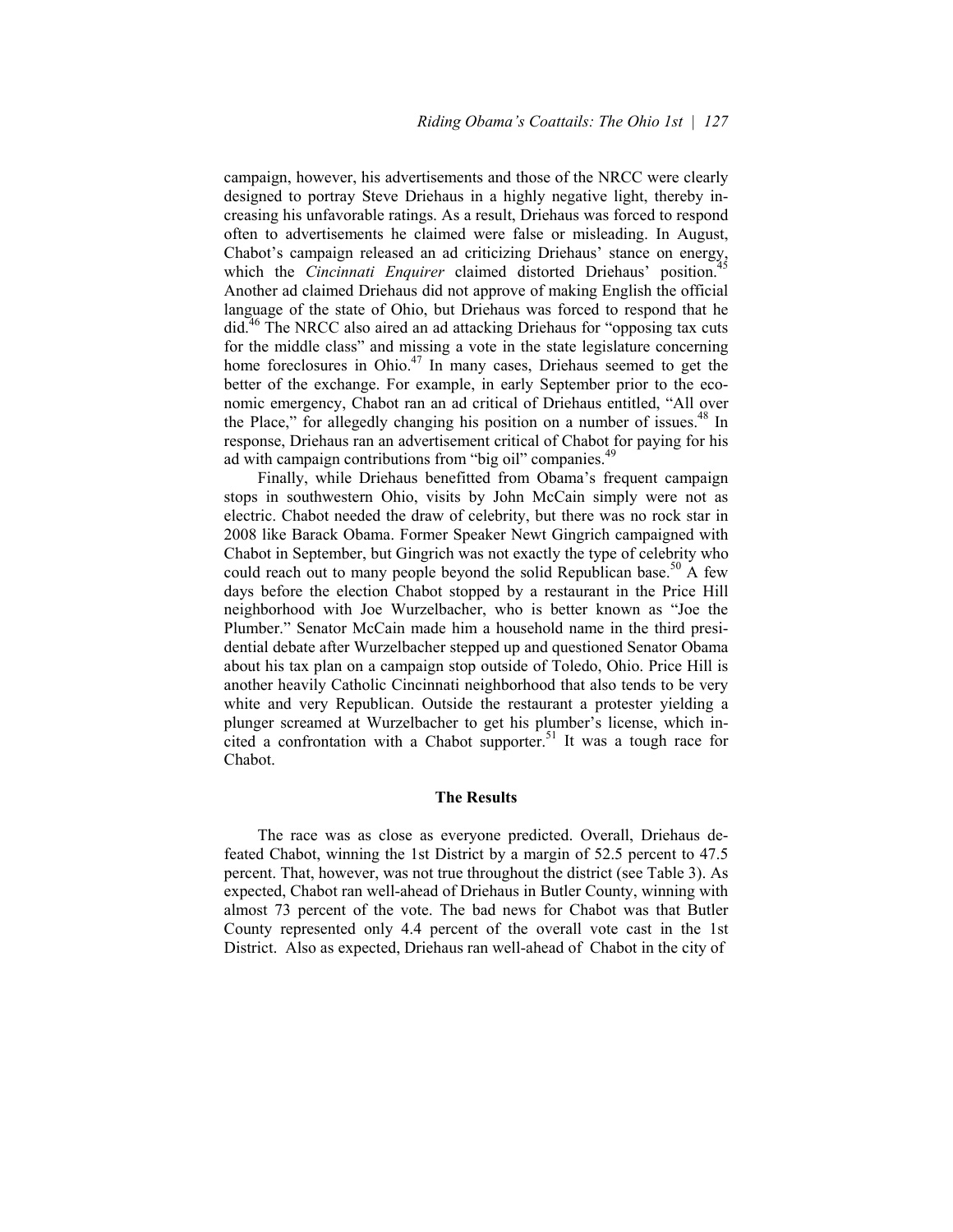|                                                                                                                    | Total   | Chabot $(\% )$ | Driehaus $(\% )$ |
|--------------------------------------------------------------------------------------------------------------------|---------|----------------|------------------|
| 1st District overall                                                                                               | 296,138 | 140,683 (47.5) | 155,455 (52.5)   |
| Butler County only                                                                                                 | 12,999  | 9,457 (72.8)   | 3,542(27.2)      |
| Hamilton County only                                                                                               | 283,139 | 131,226 (46.3) | 151,913 (53.7)   |
| City of Cincinnati only                                                                                            | 99,306  | 23,362 (23.5)  | 75,944 (76.5)    |
| 1st District minus                                                                                                 |         |                |                  |
| City of Cincinnati                                                                                                 | 196,832 | 117,321 (59.6) | 79,511 (40.4)    |
| Hamilton County minus                                                                                              |         |                |                  |
| City of Cincinnati                                                                                                 | 183,833 | 107,864 (58.7) | 75,969 (41.3)    |
| Source: http://www.sos.state.oh.us/sos/upload/elections/2008/gen/Report/AmendedOfficialResults/<br>UScongress.pdf. |         |                |                  |

#### **Table 3. Election Results for 1st District, 2008**

Cincinnati, winning with 76.5 percent of the vote. The good news for Driehaus was that the city of Cincinnati represented just over one-third of the overall vote cast in the 1st District. The real question was whether Chabot could remain close enough in the suburbs that were outside of the city of Cincinnati, but still within Hamilton County. Chabot won 58.7 percent of the vote in the suburbs compared to Driehaus' 41.3, but in 2008 it was not enough.

 In 2006, Democrat John Cranley garnered 47.8 percent of the vote and in 2008 Steve Driehaus won 52.5 percent of the vote, representing a gain for the Democrats of 4.7 percent.<sup>52</sup> The swing within Hamilton County of 5.1 percent was slightly greater than the overall swing in the district and exactly matched the 5.1 percent pro-Democratic swing in the district's Cincinnati precincts. Interestingly, however, the Republican stronghold in Butler County reacted against the pro-Democratic swing. There the Democrats lost 13.9 percent of the vote compared to 2006. Of course, Butler County is a very small part of the district, which did little to help Chabot compensate for the gains made by the Democrats in Hamilton County. In examining the underlying dynamics of how Driehaus defeated Chabot, it is more important to examine both how the political landscape of the district changed from 2006 to 2008 and the force of the tide introduced by the presidential election.

 The first step in understanding the changing political landscape in the district is to examine changes in voter registration. There were 36,649 new registrants in Hamilton County, compared to only 210 in Butler County. Of course, within the 1st District there were also approximately 24 voters in Hamilton County for every one voter in Butler County. Of the new registrants in Hamilton County, 14,535 were from the precincts in Cincinnati,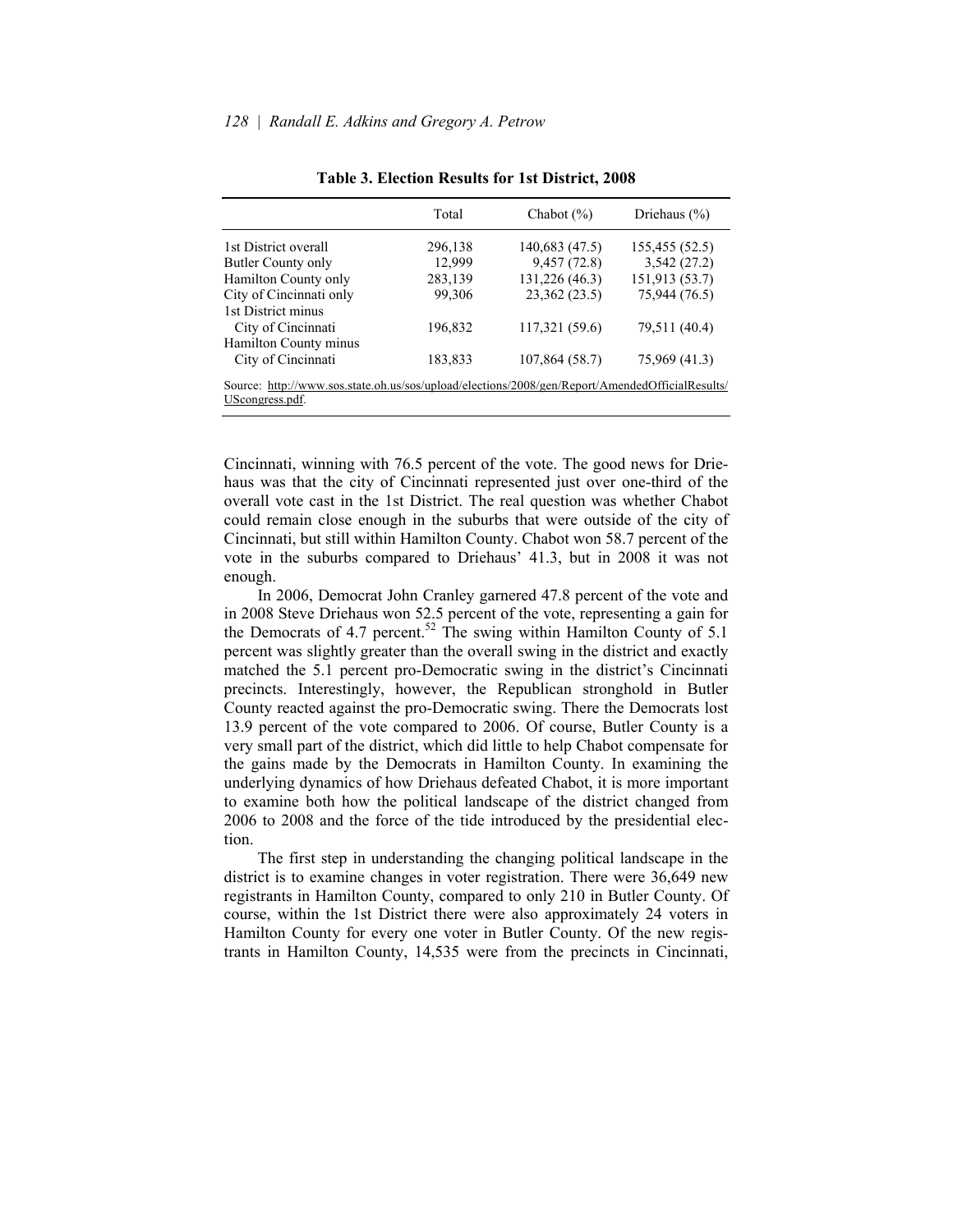which are of course part of the district's Democratic base.<sup>53</sup> Those remaining were from the more Republican suburbs inside of Hamilton County, but outside of the district.

 Given that Ohio has an open primary system in which voters register without identifying a partisan preference, it is impossible to measure either party's growth by counting the number of new Democratic or Republican registrants. Still, we can determine whether new registrants were added to already strong Democratic or strong Republican precincts. If we define a strong partisan precinct as one in which the party nominee for Congress carried 65 percent of the vote or more in the previous Congressional election, we find that the differences between the parties in terms of registration are not terribly stark. Of the 36,859 new registrants, 13,165 were in strong Democratic precincts and 10,911 were in strong Republican precincts.<sup>54</sup> This differential benefits the Democrats by about 2,000 new voters, which is only about a bit more than a tenth of Driehaus' roughly 15,000 vote margin of victory. Of course, all of the voters making up the differential were not loyal Democrats, nor do we really know the partisan breakdown of new registrants in the "swing" districts. What is noteworthy is that there was no registration surge that occurred solely in the solidly Democratic or Republican precincts.

 Table 4 shows the correlations between the pro-Driehaus vote swing for each precinct, and the increase in voter registrants for each precinct from 2006 to 2008. The correlation of .06 indicates that a weak relationship between the number of new voters registered in the precincts, and the size of the pro-Democratic congressional vote swing from 2006 to 2008. Barack Obama earned approximately 2.5 percent more of the vote in the district than Steve Driehaus, which suggests the presence of presidential coattails. Unfortunately, we find that the percent of a precinct's new voters in the 1st District is virtually uncorrelated with Barack Obama's share of the two-party vote. Thus, while precincts with more new voters were slightly more likely to support the Democratic congressional candidate in 2008 compared to 2006, precincts with new registrants were no more likely to support Obama than other precincts. In examining precincts within the city limits of Cincinnati, however, the correlation is better, but still a very weak .05. Again, it appears that new registrants had little to do with Barack Obama or Steve Driehaus winning the 1st District.

 The second step in understanding the changing political landscape of the district is to examine the relationship of changes in voter turnout with the congressional and presidential vote. This is particularly important when considering how election outcomes shift from one election year to another.<sup>55</sup> The question is whether (and to what degree) were Democrats mobilized and Republican turnout suppressed by the electoral environment in 2008. Between 2004 and 2008 the number of voters grew marginally. In the 2004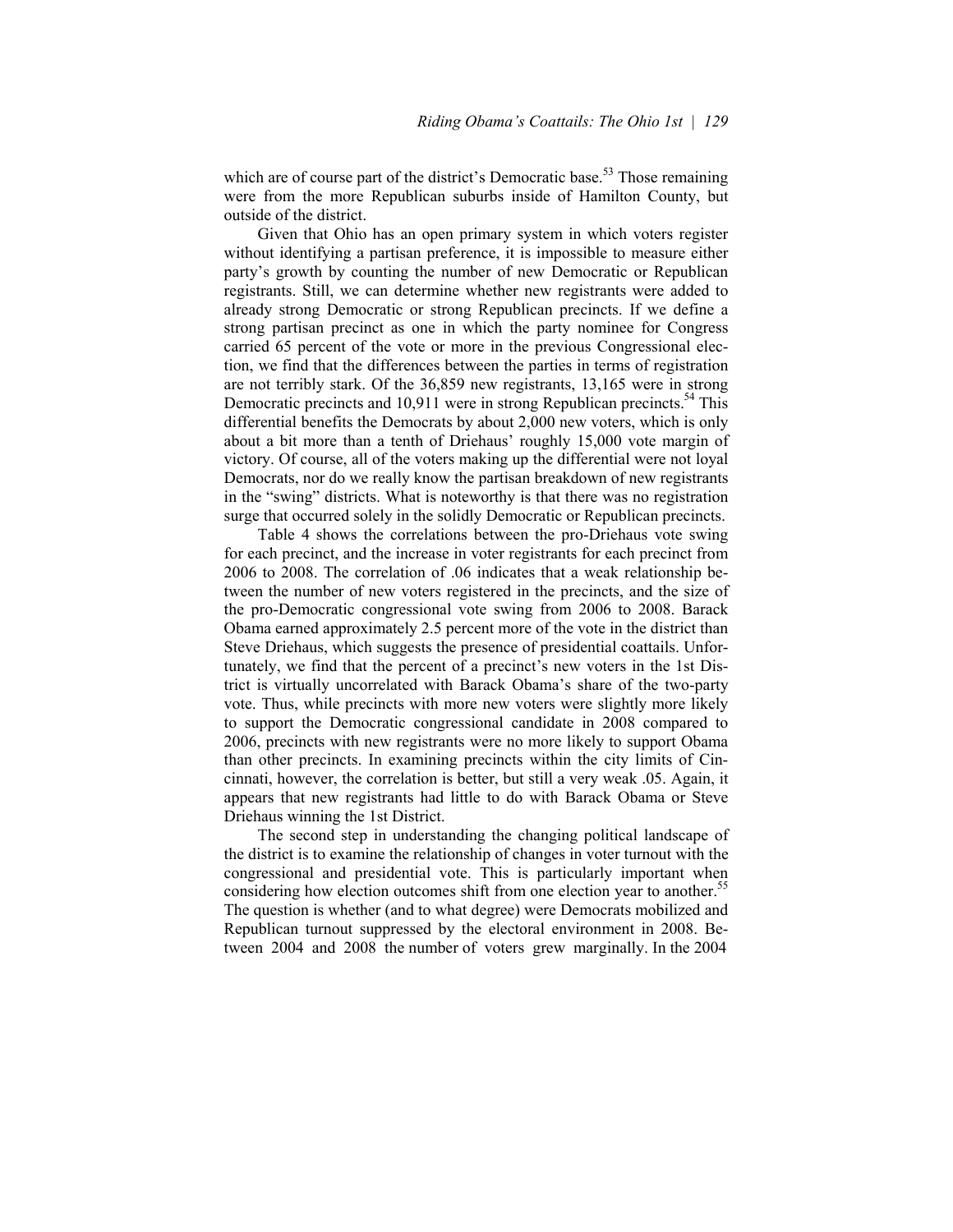| Correlate vote swing and new voter registration                 | .06    |
|-----------------------------------------------------------------|--------|
| Correlate new voter registrants and Obama vote                  | $-.01$ |
| Correlate new voter registrants and Obama vote in Cincinnati    | .05    |
| Correlate turnout change with % of vote for Obama               | .49    |
| Correlate turnout change with % of vote for Obama in Cincinnati | -54    |
| Correlate Driehaus vote and Obama vote                          | -99    |

**Table 4. Correlations** 

election cycle 289,665 votes were cast in the 1st District, but that number increased only slightly to 296,138 in 2008. Given the very small growth in turnout, this result suggests that the outcome was not likely due to the mobilization of some new group of the electorate that had newly registered and become energized. Of course, making this interpretation is problematic because the simple difference is possibly masking changes in the electoral dynamics, which may or may not include the mobilization or suppression of sub-groups.

 It is a long-established fact that voters are more likely to turn out to vote in presidential elections than in mid-term elections. In 2008, Senator Obama was a charismatic candidate at a time when the electoral environment cut strongly against the G.O.P. Steve Chabot had weathered many difficult electoral challenges in the past, but Barack Obama was not running at the top of the ticket in any of those contests. Table 4 also shows the correlation between the percent of the change in voter turnout for each precinct with Barack Obama's share of the precinct-level, two-party vote. We find that the correlation is a strong .49. In other words, larger increases in turnout in the district's precincts relative to turnout in 2006 were associated with Obama claiming a greater share of the vote in the district's precincts. In addition, the relationship is quite strong. In contrast, the correlation within the subset of precincts located in the city of Cincinnati was only slightly stronger (.54).

It appears that a surge in turnout fueled by Obama's candidacy played a major role in Driehaus' victory. This is only true, however, if Driehaus' share of the precinct-level vote is closely related to Obama's. Not surprisingly, we found that they are almost perfectly correlated (.99). Although Obama ran about 2.5 percent ahead of Driehaus in the district overall, the fall-off from the Obama vote to Driehaus was very, very small across the hundreds of precincts in the 1st District. Driehaus was clearly considered to be a palatable alternative to Chabot, and it appears he hung onto virtually all of the Obama voters.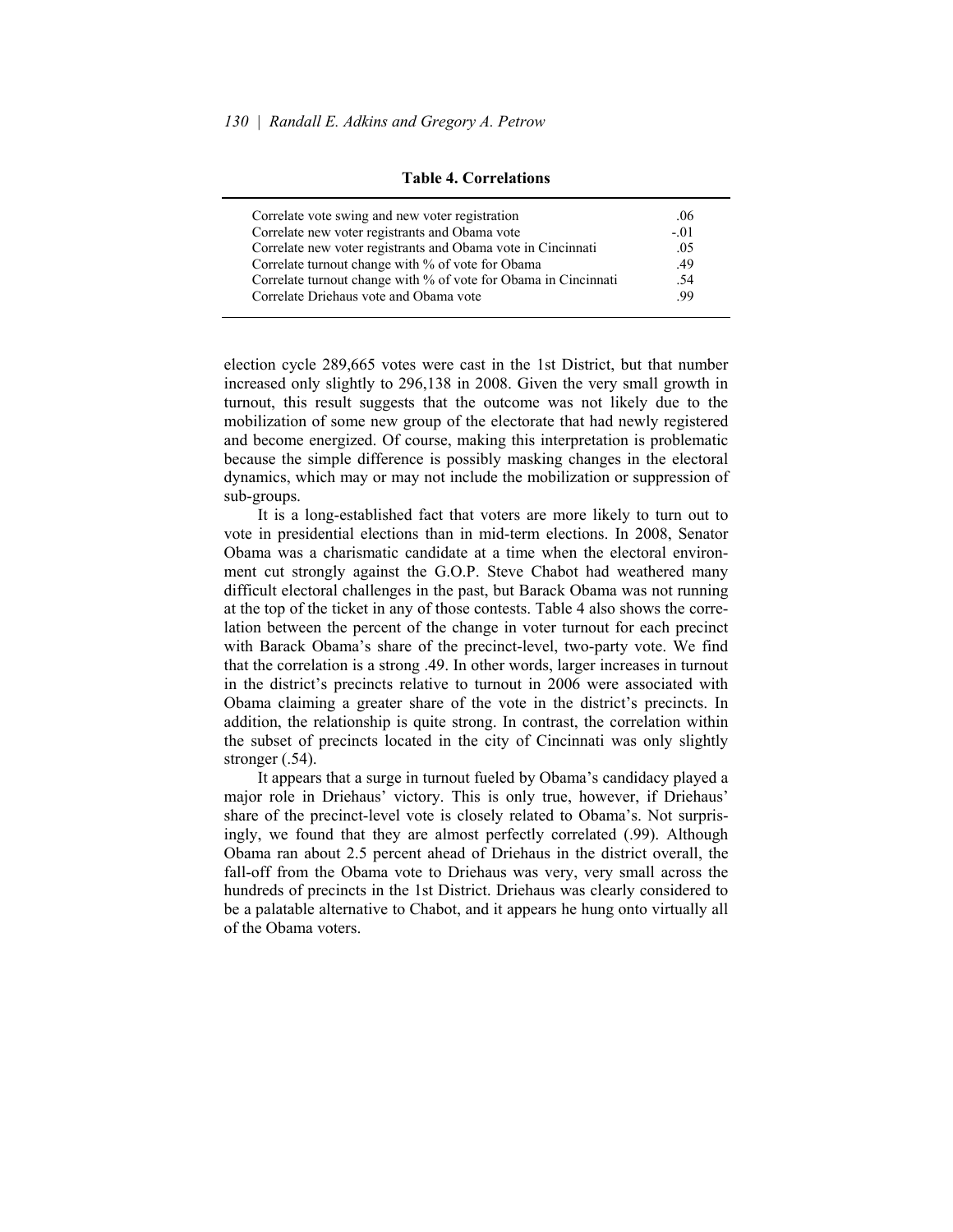#### **Conclusions**

 Following the 2004 election cycle the electoral environment turned against the Republican Party throughout the nation. The Democrats won control of both chambers of Congress in 2006 and were looking to build larger majorities in 2008. In order to do so, they targeted a number of congressional districts that were competitive and, given Steve Chabot's narrow escape in 2006, his seat was one that they targeted. As a result, Steve Driehaus enjoyed early attention from the Democratic leaders in the House: Speaker Nancy Pelosi, Majority Leader Steny Hoyer, Majority Whip James Clyburn, and Chris Van Hollen, the Chair of the DCCC. Three weeks before Election Day the Rothenberg Political Report wrote that the 1st District was a tossup. According to Nathan Gonzales, Chabot knew he had a target on his back, and so he ran a tough race. He wrote, "If he loses, it says more about Republican problems nationally than it does about something specific that the congressman has done wrong."<sup>56</sup>

 In the November 4 election, Steve Driehaus defeated incumbent Steve Chabot with 52.5 percent of the vote. Driehaus ran very well in the heavily Democratic city of Cincinnati getting 76.5 percent of the vote and he ran well enough in Cincinnati's more Republican suburbs to win a close victory. In addition to the national current flowing in favor of Driehaus, Chabot faced tough challenges unique to his district. A poll by SurveyUSA indicated that African-American turnout would probably determine who won the race. Although the district is considered a leaning-Republican district, 27 percent of the district's voters are African-Americans. Former Ohio Democratic Party Chairman, Jim Ruvulo, said, "That Chabot seat we dreamed about for years, but we never could get enough black voters and young voters to come out and care enough about it.<sup> $57$ </sup> Steve Chabot said of his defeat, "The Democrats were saying about my district in particular that it would see a significant Obama factor. Apparently, they were right.<sup>558</sup>

 Many of the seats targeted by Democrats in 2008 were similar to the seat held by Steve Chabot. They were Republican-leaning districts or Republican-leaning states where crossover appeal brought by the candidacy of Barack Obama at the top of the ticket could provide the additional votes necessary for a Democratic challenger to take the seat. Without this appeal, Democrats across the country would be forced to rely on voters to split their tickets without a strong impetus to do so.<sup>59</sup> The analysis clearly indicates that this is, in fact, what happened. While at the margins voter registration patterns benefitted Driehaus, the most important factor, by far, was that the turnout surge benefitted him. The greater the swing in turnout over 2006, the higher the vote total for Driehaus in those precincts. The data indicate that the principal reason for the surge is the candidacy of Barack Obama.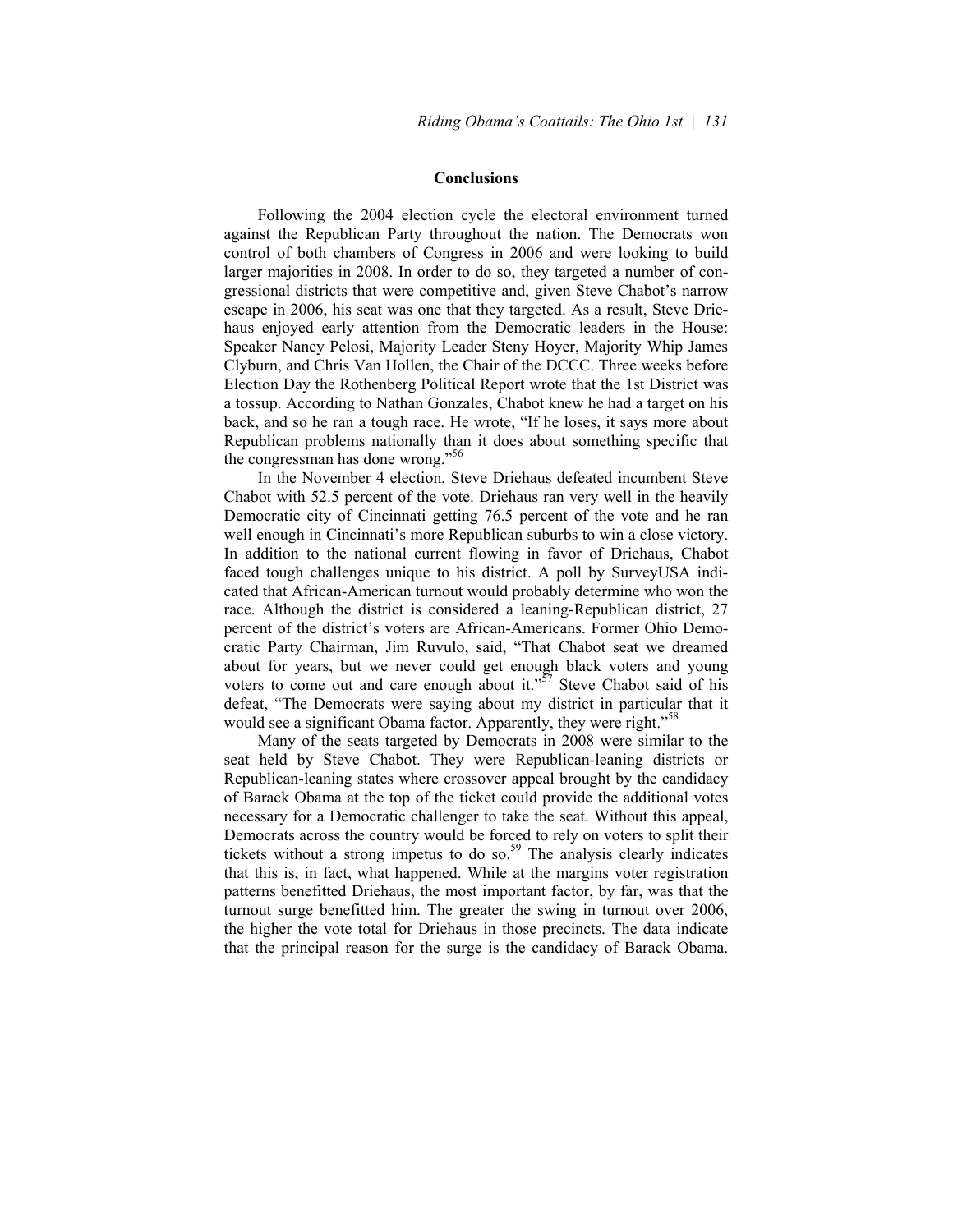Driehaus then held onto almost all of the Obama voters. In the end, a few of the Obama supporters certainly defected to Chabot, but he simply did not give voters enough reason to split their ticket. Perhaps he will in 2010. Chabot has already declared his intent to challenge Driehaus to win back his old seat and he has raised over \$232,000 in the first quarter of 2009.<sup>60</sup> This time, however, Barack Obama will not be running at the top of the ticket.

## **NOTES**

<sup>1</sup>http://www.cqpolitics.com/wmspage.cfm?docID=profile-000000027942 (accessed May  $26, 2009$ ).

Obama Success Boosts Other Democrats*. The Associated Press State & Local Wire*. October 16, 2008.

<sup>3</sup>http://www.daytondailynews.com/n/content/oh/story/news/local/2007/11/18/ ddn111907riskycityglance.html (accessed April 14, 2009).

 $^{4}$ http://www.cqpolitics.com/wmspage.cfm?docID=profile-000000027942 (accessed May 19, 2009).

<sup>5</sup>Politics in America. 2002. Congressional Quarterly: Washington, D.C. p.1017.

 $^{6}$ http://www.cincinnati-oh.gov/council/pages/-35528-/ (accessed April 16, 2009).

 $\frac{7}{1}$ http://www.prochoiceamerica.org/choice-action-center/us-gov/congressionalrecord-on-choice/stevechabot.html (accessed May 20, 2009).

http://capwiz.com/nrlc/scorecard.xc?chamber=H&state=US&session=110&x= 12&y=6 (accessed May 20, 2009). Chabot voted in favor of H.R. 4, the Medicare Prescription Drug Price Negotiation Act. Typically, his NRLC scorecard was 100%.<br><sup>9</sup>New to the House. *The Washington Post*. Thursday, November 6, 2008. p. A41.

<sup>10</sup>Rothenberg Calls Attention to Some Notable House Candidates. *The Frontrunner*. Monday, March 31, 2008.<br><sup>11</sup> driehaus.house.gov/about/index.shtml (accessed May 18, 2009).

<sup>12</sup>Toeplitz, Shira. Driehaus Says he Can Beat Chabot. *Roll Call.* Wednesday, June 4, 2008. 13 http://www.politico.com/blogs/thecrypt/0708/Poll\_shows\_Chabot\_leading\_by\_

13.html (accessed May 19, 2009). The poll of 400 likely voters was taken June 30-July 2 and had a 4.9 percent margin of error.<br><sup>14</sup>Chabot Poll Puts Him 13 Over Driehaus. *The Frontrunner*. Friday, July 18, 2008.<br><sup>15</sup>OH: Democrats Have Pickup Opportunities In State. *The Frontrunner*. Tuesday,

September 23, 2008.<br><sup>16</sup>http://www.surveyusa.com/client/PollReport.aspx?g=1b9d8d99-bbbd-4d78-b8f7-

70964ce21002 (accessed May 19, 2009). The poll of 645 likely voters was taken Sept. 19-21 and had a 3.9 percent margin of error. 17Kurtz, Josh. Ohio A Top House Battleground. *Roll Call*. Tuesday, September 23,

2008. 18http://www.pollster.com/polls/oh/08-oh-01-ge-cvd.php (accessed on March 19, 2009). The poll of 400 likely voters was taken September 30-October 1 and had a 5 percent margin of error.<br><sup>19</sup>Toeplitz, Shira. Black Turnout Likely to Decide Chabot's Fate. *Roll Call*. Thurs-

day, October 30, 2008.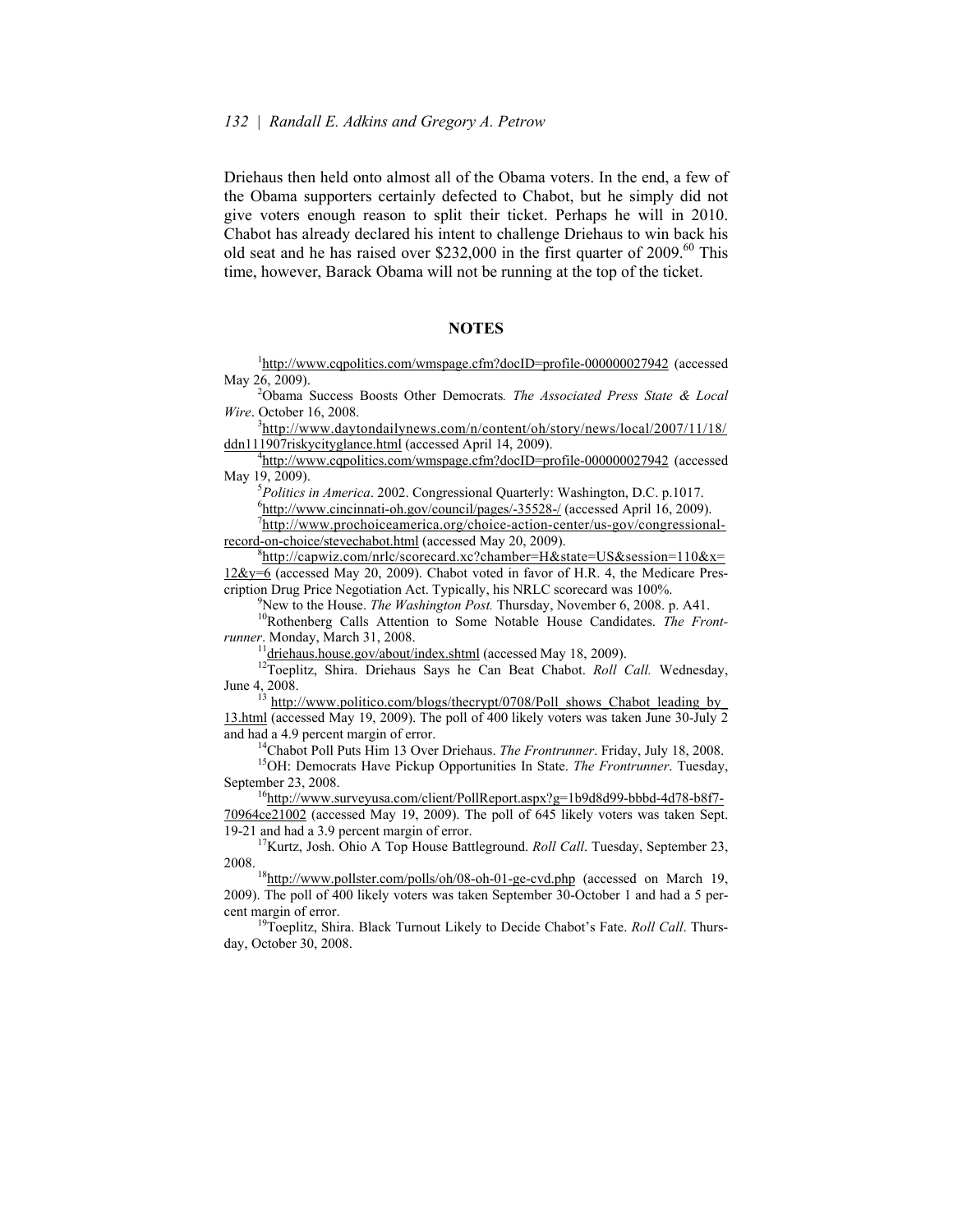<sup>20</sup>Toeplitz, Shira. Black Turnout Likely to Decide Chabot's Fate. *Roll Call*. Thursday, October 30, 2008.<br><sup>21</sup>Whip Cracks His Way Through the Rust Belt. *Roll Call*. Tuesday, June 10, 2008.<br><sup>22</sup>Toeplitz, Shira. Black Turnout Likely to Decide Chabot's Fate. *Roll Call*. Thurs-

day, October 30, 2008. 23Toeplitz, Shira. Driehaus Says he Can Beat Chabot. *Roll Call.* Wednesday,

June 4, 2008. 24Obama Success Boosts Other Democrats. *The Associated Press State & Local* 

*Wire*. October 16, 2008.

25Smyth, Julie Carr. Cincinnati values vote at center of district fight. *Associated Press State & Local Wire*. Monday, September 1, 2008.<br><sup>26</sup>Lengell, Sean. Democratic Wave Seen Washing over the House, *The Washington* 

*Times.* Tuesday, October 28, 2008, p. B01.

<sup>27</sup>Kellman, Laurie. At-risk lawmakers vote 'no' on \$700B bailout. *The Associated Press*, Tuesday, September 30, 2008.

28Sewell, Dan. Ohio Delegation Split on Financial Rescue Bill. *The Associated Press State & Local Wire*. Monday, September 29, 2008.<br><sup>29</sup>Eilperin, Juliet. A Midwestern Republican Who Voted Against The Plan Is

Blasted for 'Inaction' by Opponent. *The Washington Post*, Wednesday, October 1, 2008. p. A10.<br><sup>30</sup>Sand, David R. Challengers slam lawmakers over bailout support. *The Washing-*

*ton Times*. Saturday, November 1, 2008.<br><sup>31</sup>Eilperin, Juliet. A Midwestern Republican Who Voted Against The Plan Is

Blasted for 'Inaction' by Opponent. *The Washington Post*, Wednesday, October 1, 2008. p. A10.<br><sup>32</sup>Yachnin, Jennifer. Recess Not Relaxing for Traveling Leaders. *Roll Call*. Mon-

day, March 17, 2008.<br><sup>33</sup>https://www.opensecrets.org/races/summary.php?id=OH01&cycle=2008 (ac-<br>cessed May 15, 2009).

 $^{34}$ https://www.opensecrets.org/races/indexp.php?cycle=2008&id=OH01 (accessed May 15, 2009).<br><sup>35</sup>http://www.swingstateproject.com/showDiary.do?diaryId=2803 (accessed May 15,

2009). 36Toeplitz, Shira. No Heavy Spending Yet in Schmidt Seat Contest. *Roll Call*.

 $37$ https://www.opensecrets.org/races/indexp.php?cycle=2008&id=OH01 (accessed

May 15, 2009). <sup>38</sup>Rothenberg, Stuart. Choosing Winners, Losers: Did NRCC Make Right Picks?<br> *Roll Call*. Tuesday, October 28, 2008.

<sup>39</sup>https://www.opensecrets.org/races/indexp.php?cycle=2008&id=OH01 (accessed May 15, 2009).<br><sup>40</sup>http://www.swingstateproject.com/showDiary.do?diaryId=2803 (accessed May 15,

2009). 41Toeplitz, Shira. No Heavy Spending Yet in Schmidt Seat Contest. *Roll Call*.

 $42$ http://www.youtube.com/watch?v=9Bbs2P14QkU&NR=1 (accessed May 15, 2009).<br><sup>43</sup>http://www.youtube.com/watch?v=polDmh0geVQ&NR=1 (accessed May 15,

2009).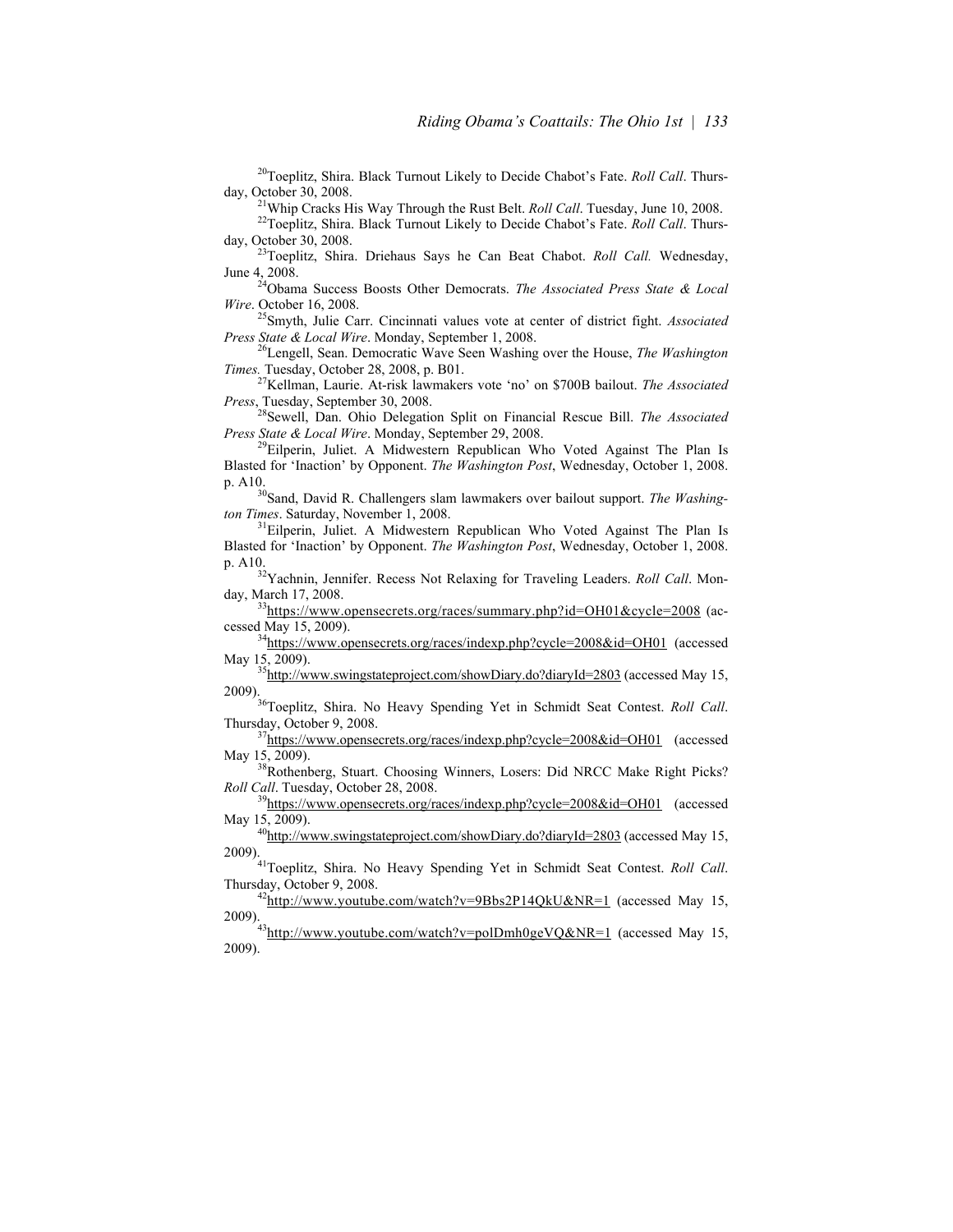44Obama Success Boosts Other Democrats. *The Associated Press State & Local Wire*. October 16, 2008.

<sup>45</sup>Chabot Ad Said To Distort Driehaus' Stance On Energy. *The Frontrunner*. Monday, August 25, 2008.<br><sup>46</sup>The New Members of the House. *Roll Call*. Monday, November 10, 2008.<br><sup>47</sup>Hulse, Carl, and David Herszenhorn. G.O.P. Facing Tougher Battle for Congress.

*The New York Times*. Thursday, October 9, 2008, p. A1; Obama Success Boosts Other Democrats. *The Associated Press State & Local Wire*. October 16, 2008.<br><sup>48</sup>http://www.youtube.com/watch<u>?v=Ilf8TXTZ8-E&feature=related</u> (accessed May 15,

2009).<br><sup>49</sup>http://www.youtube.com/watch?v=lSxoouI9Jek&feature=related (accessed May 15,<br>2009).

 $^{50}$ Dodge, Catherine and Holly Rosenkrantz. President Spurned by GOP Candidates.<br>Pittsburgh Post-Gazette. Sunday, September 21, 2008, p. A11.

<sup>51</sup> Elation, Doubts on the Day After. *Los Angeles Times*. Thursday, November 6,

2008, p. 1.  $52 \frac{\text{http://www.capolities.com/wmspage.cfm?docID=profile-000000027942}}{\text{http://www.capolities.com/wmspage.cfm?docID=profile-000000027942}}$  (accessed May 19, 2009).

 $^{53}$ http://www.sos.state.oh.us/sos/elections/electResultsMain/2008ElectionResults/<br>2008precincts.aspx (accessed May 20, 2009).

 $^{54}$ http://www.sos.state.oh.us/sos/elections/electResultsMain/2008ElectionResults/ 2008 precincts.aspx (accessed May 20, 2009).<br><sup>55</sup>Carson, Jamie L., Charles J. Finocchario, Eduardo L. Leoni and David W. Rohde.

2001. Measuring the Effects of Differential Turnout on House Elections in the 1990s. Paper presented at the annual meeting of the Southern Political Science Association, Atlanta, Georgia.<br><sup>56</sup>Billups, Andrea. Congressional Races Tight in the Midwest. *The Washington* 

*Times,* Friday, October 24, 2008, p. A08.

57Naymik, Mark, and Stephen Koff. He Was Strong in Democratic Areas, Cut into GOP Territory. *Cleveland Plain Dealer*. Thursday, November 6, 2008.<br><sup>58</sup>Smyth, Julie Carr. Ohio Democrats Win House Seats. *The Associated Press State* 

*& Local Wire*. Wednesday, November 5, 2008. 59Blake, Aaron. Democratic Challengers Do Not Yet Believe in Senator Obama.

*The Hill.* Wednesday, March 26, 2008, p. 1.<br><sup>60</sup>Giroux, Greg. Ten Non-Incumbent House Candidates Topped \$100K in First

Quarter. CQ Today Online News – Politics. April 23, 2009. http://www.cqpolitics.com/ wmspage.cfm?docID=news-000003102075 (accessed May 26, 2009).

# **REFERENCES**

Associated Press. 2008. Obama Success Boosts Other Democrats. *The Associated Press State & Local Wire*, October 16, 2008.

Associated Press. 2007. Study: Four Ohio Cities Make Top 25 Most Dangerous List. *Dayton Daily News*, http://www.daytondailynews.com/n/content/oh/story/news/ local/2007/11/18/ddn111907riskycityglance.html (April 14, 2009).

Associated Press. 2008. Obama Success Boosts Other Democrats. *The Associated Press State & Local Wire*, October 16, 2008.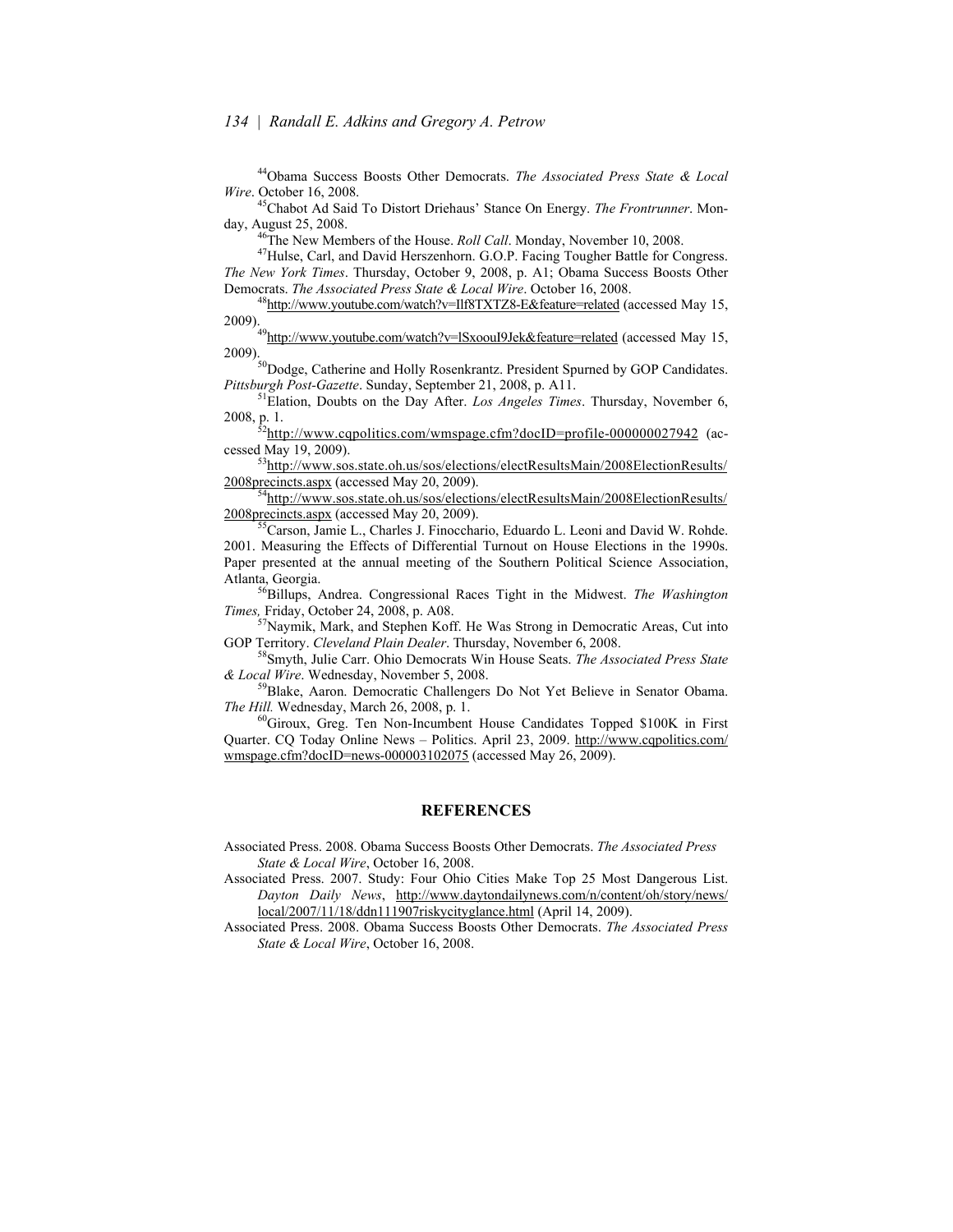- Billups, Andrea. 2008. Congressional Races Tight in the Midwest. *The Washington Times*, October 24, 2008.
- Blake, Aaron. 2008. Democratic Challengers Do Not Yet Believe in Senator Obama. *The Hill*, March 26, 2008.
- Brunner, Jennifer. 2008. Precinct-by-Precinct Data: November 4, 2008. http://www.sos. state.oh.us/sos/elections/electResultsMain/2008ElectionResults/2008precincts.aspx (May 20, 2009).
- Carson, Jamie L., Charles J. Finocchario, Eduardo L. Leoni and David W. Rohde. 2001. Measuring the Effects of Differential Turnout on House Elections in the 1990s. Paper presented at the annual meeting of the Southern Political Science Association, Atlanta, Georgia.
- Chabot, Steve. 2008. All Over the Place. http://www.youtube.com/watch?v=Ilf8TXTZ8- E&feature=related (May 15, 2009).
- City of Cincinatti. 2009. Greg Harris: Biography. http://www.cincinnati-oh.gov/council/ pages/-35528-/ (April 16, 2009).
- Congressional Quarterly. 2009. Member Profile: Rep. Steve Driehaus. http://www.cqpolitics. com/wmspage.cfm?docID=profile-000000027942 (May 26, 2009).
- Congressional Quarterly. 2002. *Congressional Quarterlyís Politics in America*. Washington, DC: CQ Press.
- Direhaus, Steve. 2009. About Steve. http://driehaus.house.gov/index.php?option=com\_ content&view=article&id=53&Itemid=59 (May 18, 2009).
- Driehaus, Steve. 2008. Steve Chabot: Didnít Get the Memo. http://www.youtube.com/ watch?v=9Bbs2P14QkU&NR=1 (May 15, 2009).
- Driehaus, Steve. 2008. Steve Chabot: What a Comedian. http://www.youtube.com/ watch?v=polDmh0geVQ&NR=1 (May 15, 2009).
- Driehaus, Steve. 2008. Steve Driehaus: Big Oil Paid for Those Ads. http://www.youtube. com/watch?v=lSxoouI9Jek&feature=related (May 15, 2009).
- Dodge, Catherine. 2008. Elation and Doubts on the Day After. *Los Angeles Times*, November 6, 2008.
- Eilperin, Juliet. 2008. A Midwestern Republican Who Voted Against The Plan Is Blasted for 'Inaction' by Opponent. *The Washington Post*, October 1, 2008.
- Giroux, Greg. 2009. Ten Non-Incumbent House Candidates Topped \$100K in First Quarter. CQ Today Online News – Politics. April 23, 2009. http://www.cqpolitics.com/ wmspage.cfm?docID=news-000003102075 (May 26, 2009).
- Hulse, Carl, and David Herszenhorn. 2008. G.O.P. Facing Tougher Battle for Congress. *The New York Times*.
- Kellman, Laurie. 2008. At-Risk Lawmakers Vote 'No' on \$700B Bailout. *The Associated Press*, September 30, 2008.
- Kurtz, Josh. 2008. Ohio A Top House Battleground. *Roll Call*, September 23, 2008.
- Lengell, Sean. 2008. Democratic Wave Seen Washing over the House. *The Washington Times*, October 28, 2008.
- National Right to Life. 2009. Federal NLRC Scorecard. http://capwiz.com/nrlc/scorecard. xc?chamber=H&state=US&session=110&x=12&y=6 (May 20, 2009).
- NARAL. 2009. Congressional Record on Choice. http://www.prochoiceamerica.org/ choice-action-center/us-gov/congressional-record-on-choice/stevechabot.html (May 20, 2009).
- Naymik, Mark, and Stephen Koff. 2008. He Was Strong in Democratic Areas, Cut into GOP Territory. *Cleveland Plain Dealer*, November 6, 2008.